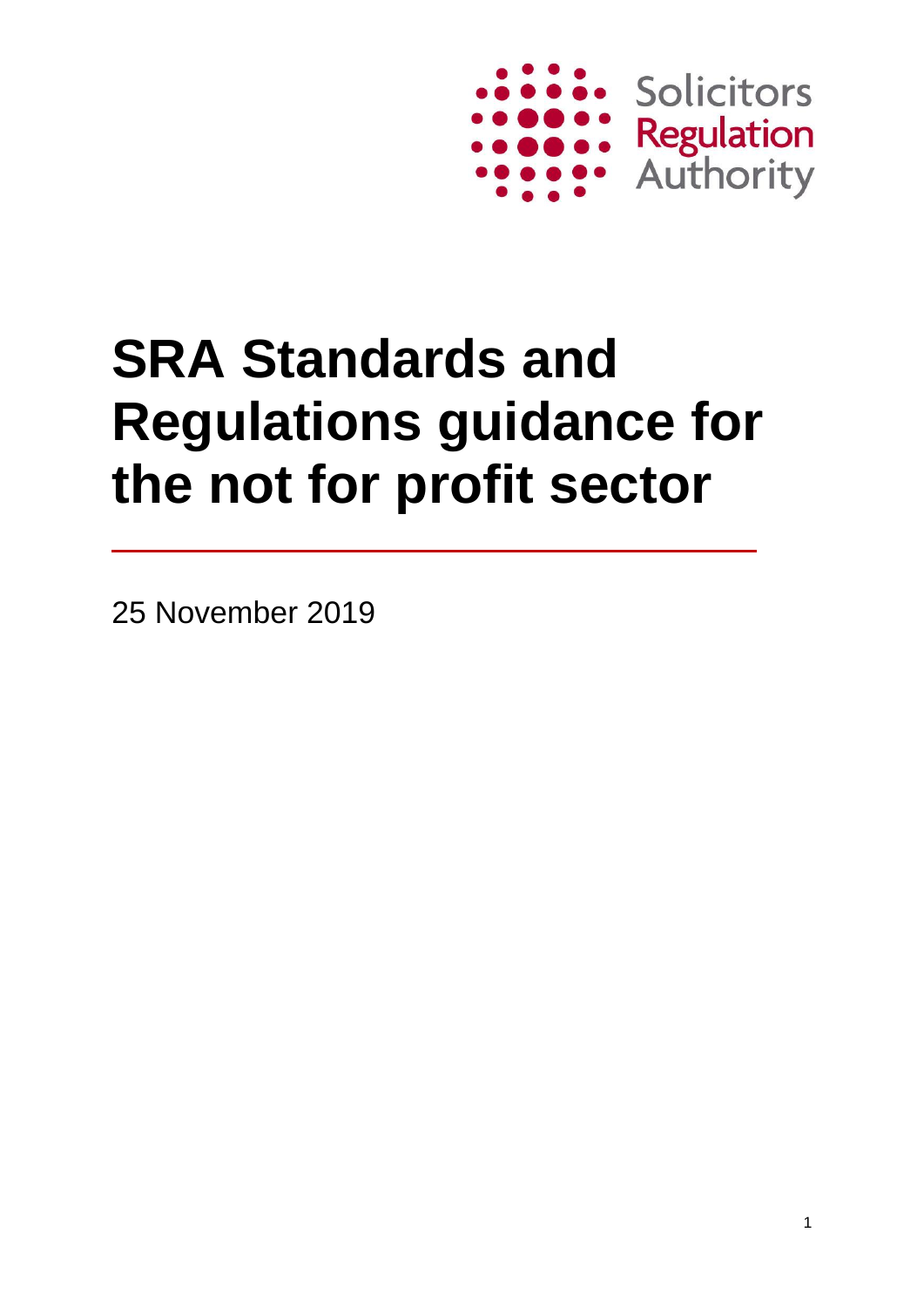# **SRA Standards and Regulations guidance for the not for profit sector**

Issued on 23 July 2019 | Effective from 25 November 2019

## **Status**

This guidance is different to our usual guidance: we have developed it with sector experts to support the not for profit sector as we introduce our new Standards and Regulations. We will review this guidance in twelve months' time.

This guidance is to help you understand your obligations and how to comply with them. We may have regard to it when exercising our regulatory functions.

## **Who is this guidance for?**

It is aimed at anyone who has an interest in delivering legal services in a not for profit context.

This could include solicitors, SRA registered European lawyers (RELs) and SRA registered foreign lawyers (RFLs)<sup>1</sup> working in not for profit organisations (such as Law Centres and other charities), managers, trustees, solicitors, RELs and RFLs doing pro bono work, funders such as grant-making bodies and trusts and SRA staff.

## **Purpose of this guidance**

We worked with external consultants to produce this guidance for the not for profit sector. The guidance considers how our Standards and Regulations apply in the context in which not for profit legal services are often delivered and provides examples and case studies based on experience within the not for profit sector. This guidance is not a substitute for reading our Standards and Regulations. It is limited to the application of the rules and does not cover any wider legal duties and responsibilities. You should also take relevant legislation into account when applying the Standards and Regulations.

## **Glossary and definitions**

Our Standards and Regulations have a [Glossary](https://www.sra.org.uk/solicitors/standards-regulations/glossary) of defined terms. Where we use a defined term in this Guidance, it will be italicised.

Where we use a term, which has a meaning defined by another regulator or in another formal context, we will provide a reference to that definition. Where a term is not being used in a defined sense, it takes its natural meaning in context.

• Authorised litigator – an individual who conducts litigation services as an authorised person in accordance with the [Legal Services](https://www.legislation.gov.uk/ukpga/2007/29/contents) Act 2007 (see 'reserved legal activities'). The Legal Aid Agency (LAA) has contractual requirements concerning the employment of authorised litigators, see the Standard Civil Contract Specification for more information.

<sup>&</sup>lt;sup>1</sup> Where this guidance refers to 'solicitors', it may also apply equally to RELs and in some cases RFLs.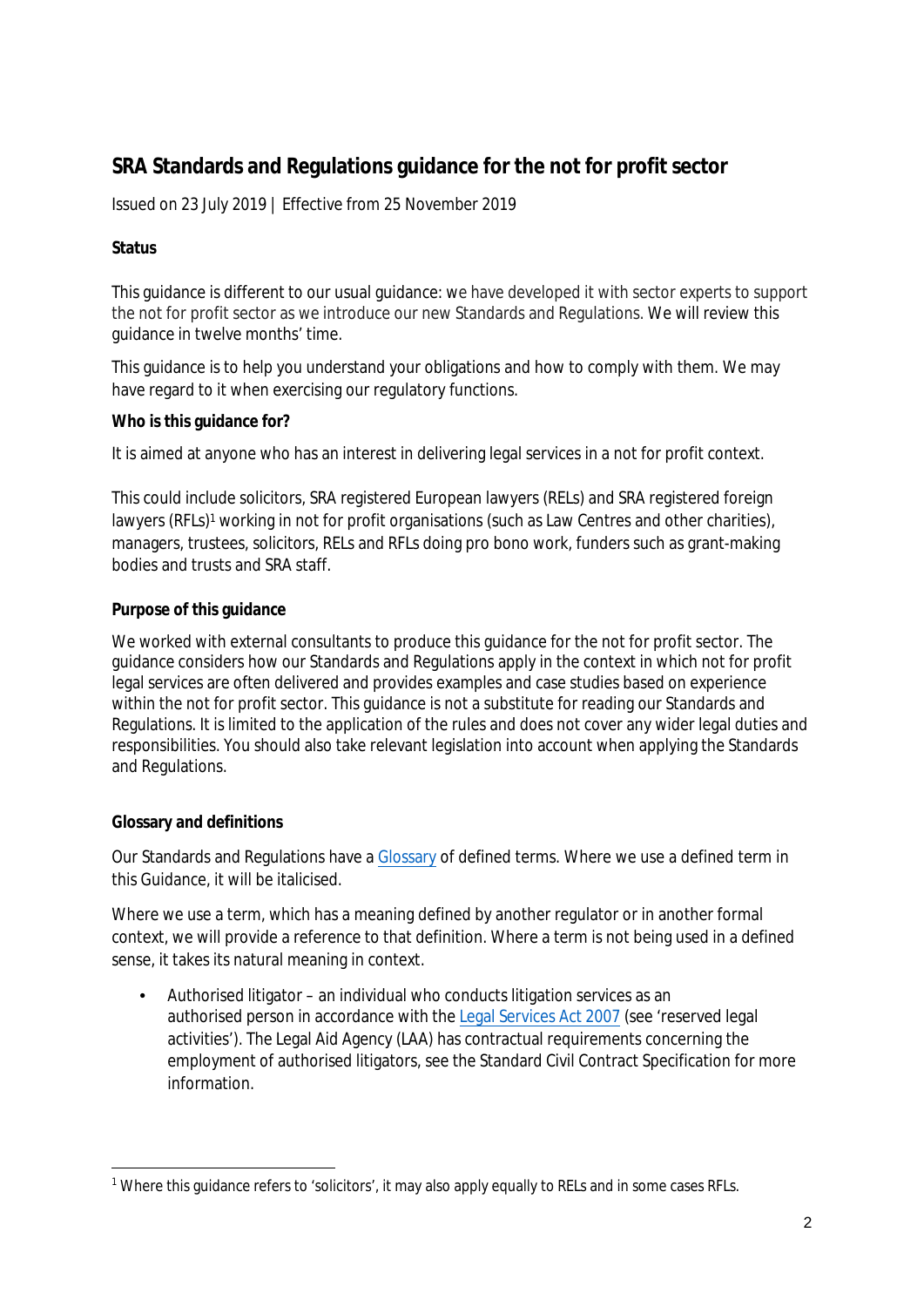• Non commercial sector this means the bodies that fall within the Legal Services Act 2007 s23(2). The bodies are:

(a)a not for profit body, (b)a community interest company, or (c)an independent trade union.

• Reserved legal activity - this is defined in the Legal Services Act 2007 Part 3(12)(1) and more detail is given in Schedule 2. The reserved legal activities are:

(a) the exercise of a right of audience; (b) the conduct of litigation; (c) reserved instrument activities; (d) probate activities; (e) notarial activities; (f) the administration of oaths.

• Supervisor - this is not defined in the SRA Glossary but paragraph 3.5 of the [SRA Code of](https://www.sra.org.uk/solicitors/standards-regulations/code-conduct-solicitors) [Conduct for Solicitors, RELs and RFLs s](https://www.sra.org.uk/solicitors/standards-regulations/code-conduct-solicitors)tates:

Where you supervise or manage others providing legal services:

- (a) you remain accountable for the work carried out through them; and
- (b) you effectively supervise work being done for clients.

See section 7.1 below for more information.

The LAA has contractual requirements concerning the experience/qualifications which supervisors must have, and whether you need at least a full or part-time supervisor as well as the ratio of supervisors to other staff. See the Standard Civil Contract Specification for more information.

## **Part A – The Regulatory Environment**

#### **1. SRA regulation overview**

All solicitors must comply with the SRA Principles and the SRA Code of Conduct for Solicitors, RELs and RFLs (referred to in this guidance as the Code for Individuals).

#### 1.1 The SRA Principles

These are the fundamental tenets of ethical behaviour. The Principles require all solicitors to act:

- 1. in a way that upholds the constitutional principle of the rule of law, and the proper administration of justice.
- 2. in a way that upholds public trust and confidence in the solicitors' profession and in legal services provided by *authorised persons*.
- 3. with independence.
- 4. with honesty.
- 5. with integrity.
- 6. in a way that encourages equality, diversity and inclusion.
- 7. in the best interests of each *client*.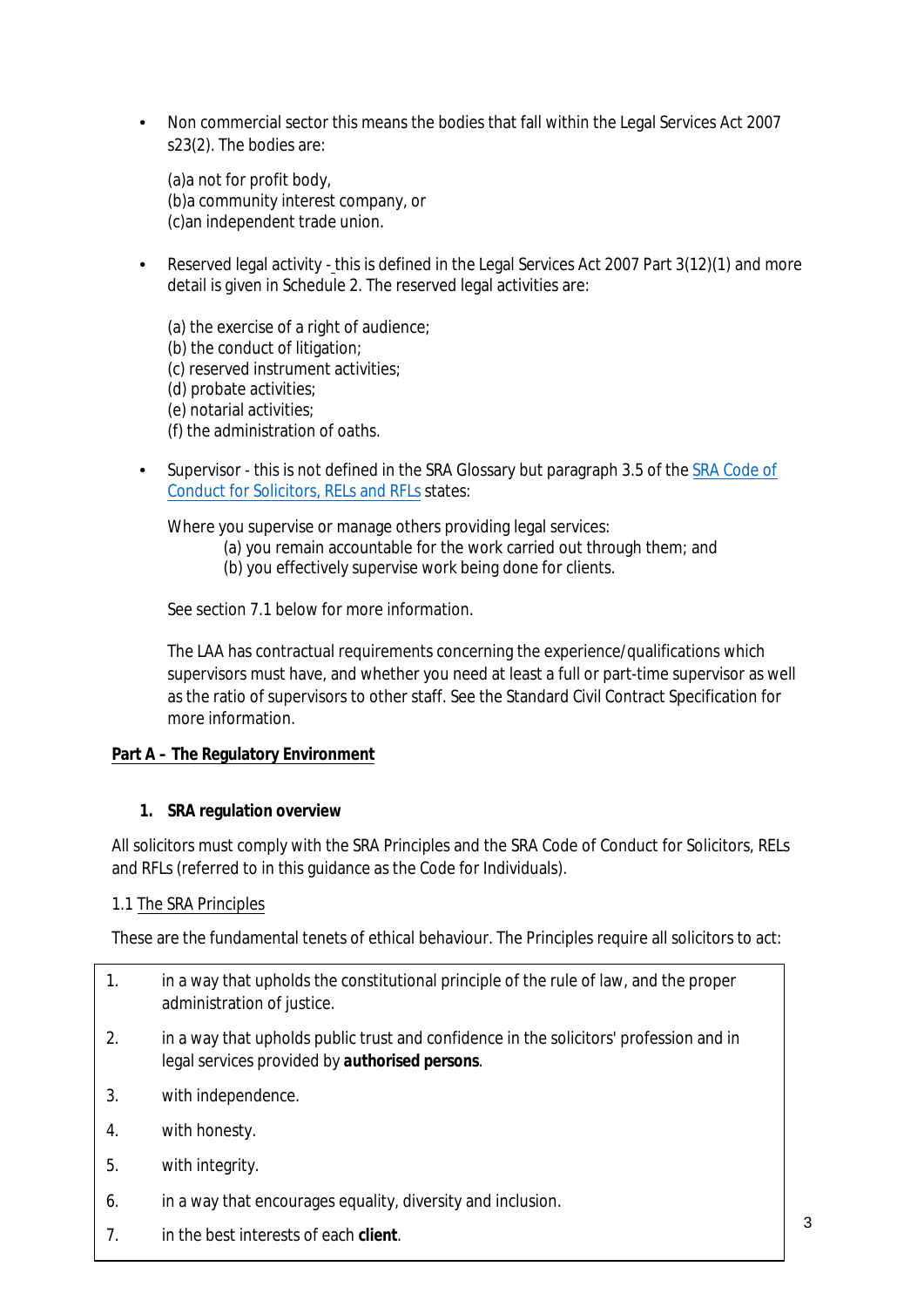If circumstances arise where there is a conflict between complying with two or more Principles, the Principles which safeguard the wider public interest (such as Principles 1 and 2) take precedence over those which safeguard an individual *client*'s interests (such as Principle 7). Given that the legal profession is a profession whose reputation depends on trust, the need to act with honesty and integrity (Principles 4 and 5) is also of particular importance.

The SRA Standards and Regulations do not provide any detail in relation to the way in which solicitors are to comply with the Principles, as this will very much depend on the circumstances.

#### **Case study**

You have a client who is very unwell and is nearing the end of his life. You have provided pro bono assistance to him by drafting his Will at the local Law Centre pro bono clinic. The client is very grateful for all of your assistance, and considers that you have gone above and beyond what he would expect. You have developed a good rapport with him over time; but you are surprised when one day he tells you that he would like to include you in his will.

The Code for Individuals does not contain any specific provisions in relation to gifts. However, the duty to act with integrity in Principle 5 and in a way which upholds public trust and confidence in the solicitors' profession and in legal services in Principle 2 should be considered in this scenario. It is always helpful to consider what a member of the public would expect. In this scenario a member of the public may expect you to advise the client to take independent advice in relation to his plan to include you in his will. Pro bono clinics and other not for profit practices may have internal guidance in respect of gifts.

#### 1.2 The SRA Code of Conduct for Solicitors, RELs and RFLs

This describes the standards of professionalism expected of solicitors. The Code for Individuals, which should be read in full, is divided into seven areas which apply to all solicitors:

- Maintaining trust and acting fairly.
- Dispute resolution and proceedings before courts, tribunals and inquiries.
- Service and competence.
- Client money and assets.
- Business requirements.
- Conflict of interests, confidentiality and disclosure.
- Cooperation and accountability.

Paragraph 8 of the Code for Individuals applies only to solicitors who provide their services to the public or a section of the public, and sets out requirements in relation to *client* identification, complaints handling and *client* information and publicity. Detail on the application of paragraph 8 of the Code for Individuals is provided in section 5 of this guidance.

As with the Principles, solicitors must exercise judgement in applying the standards within the Code for Individuals to individual situations and deciding on the best course of action depending on the circumstances.

The Code for Individuals is not prescriptive in relation to the way the standards of professionalism are to be applied. This is different to previous versions. For example, in the Law Society's 1999 Guide to the Professional Conduct of Solicitors, in force before the inception of the SRA, there was a detailed list of circumstances which override the requirement to keep confidential the affairs of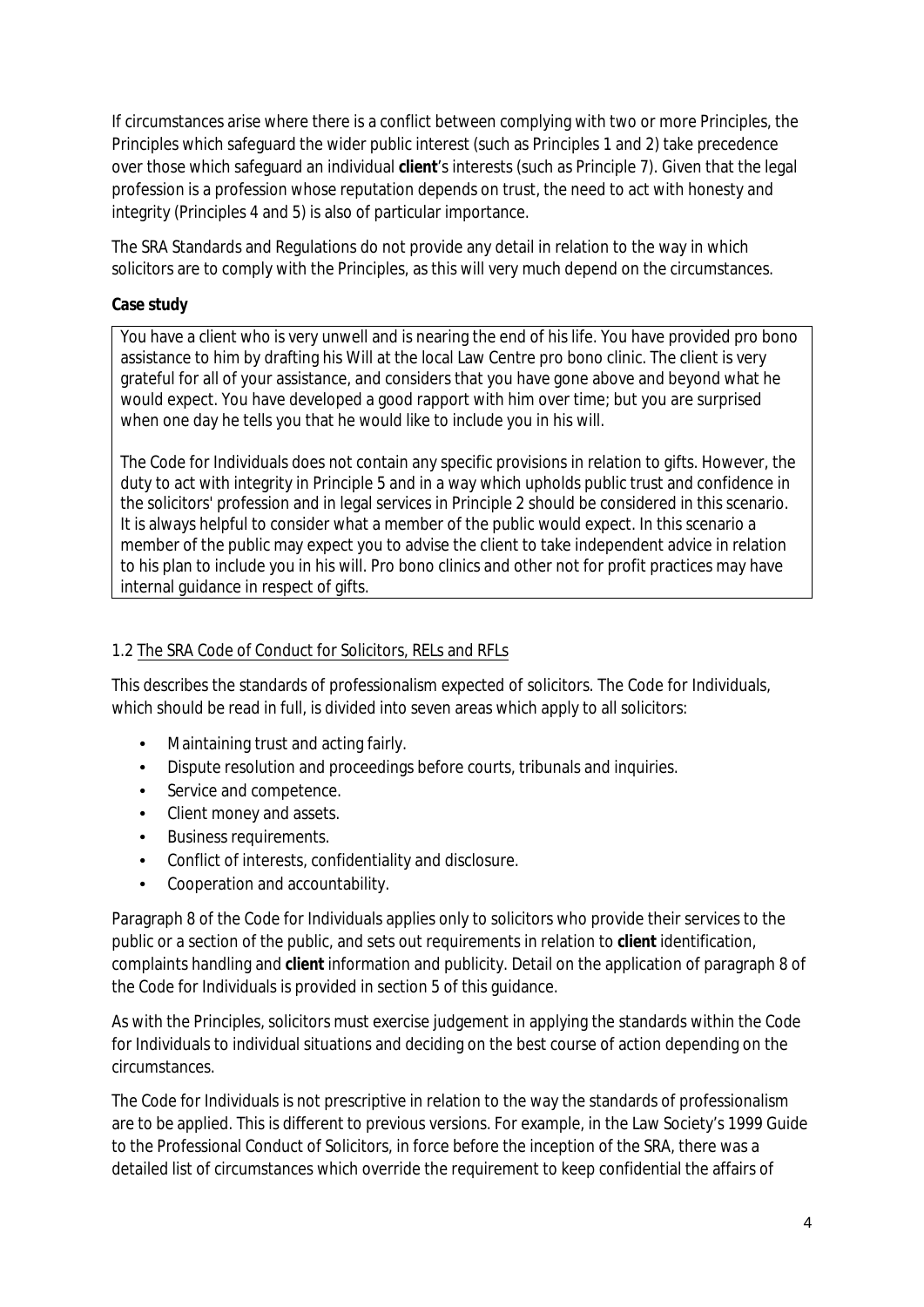clients. In contrast, the Code for Individuals simply states that you must "*keep the affairs of current and former clients confidential unless disclosure is required or permitted by law or the client consents*". This lack of prescription means that a solicitor will need to use their judgement. An example of the kind of dilemma a solicitor in the not for profit sector may face is set out in the case study below.

#### **Case study**

You have a client who has been placed in temporary accommodation by the local authority. You are aware that the client is feeling extremely desperate. You arrive at work on a Monday morning to read an email sent by the client in the early hours of the morning saying "...by the time you read this, my son and I will be dead…" You immediately try to call the client but her phone goes to voicemail. Should you breach client confidentiality and call the police?

This is a difficult ethical dilemma, particularly because notifying the police may lead to the involvement of social care services which may have repercussions for your client's primary care of or contact with her child. The Code for Individuals does allow disclosure as permitted by law, which could include protecting the child in these circumstances.

Even if the client only threatened harm to themselves, not a child, and there was therefore no suggestion that a crime may be committed, we would still not be critical of a solicitor for breaching client confidentiality in the interests of saving the client's, or another person's, life.

The Code for Individuals was written for solicitors working in a range of environments, both in private sector law firms, in-house and in the not for profit sector. This means that while a lot of the obligations within the Code for Individuals map across to solicitors working in the not for profit sector, not all of them are relevant in practice as the circumstances might be unlikely to occur in the not for profit sector. For example, the requirement in paragraph 4.1 to properly account to clients for any financial benefit you receive as a result of their instructions, except where they have agreed otherwise, is unlikely to be relevant to a solicitor working for the not-for–profit sector. It is essential to review the Code for Individuals in the context in which you're working. Should any potential breach of the provisions of the Code for Individuals come to the attention of the SRA, the SRA will similarly consider this within the context of your position in a not for profit body.

#### 1.3 The Code of Conduct for Firms

The SRA Code of Conduct for Firms (the Code for Firms) describes the standards and business controls expected of firms authorised by the SRA to provide legal services. It therefore does not apply to organisations which are not authorised by the SRA. However, in order to comply with your individual requirements under the Code for Individuals, it may be necessary to ensure that there are appropriate systems in place within your organisation.

For example, in order to comply with the general requirement not to act in a matter if there is a conflict of interest (under paragraph 6.2 of the Code for Individuals) you must be aware of other clients or matters in relation to which your organisation is acting in case their interests are in conflict with those of your prospective client. You should ensure that there is a system in place within your organisation to enable you to carry out a conflict check before you agree to act for a new client or in respect of a new matter.

Similarly, in order to comply with the requirements in paragraph 8.3 of the Code for Individuals in relation to information to be provided to clients in writing at the time of engagement, you will need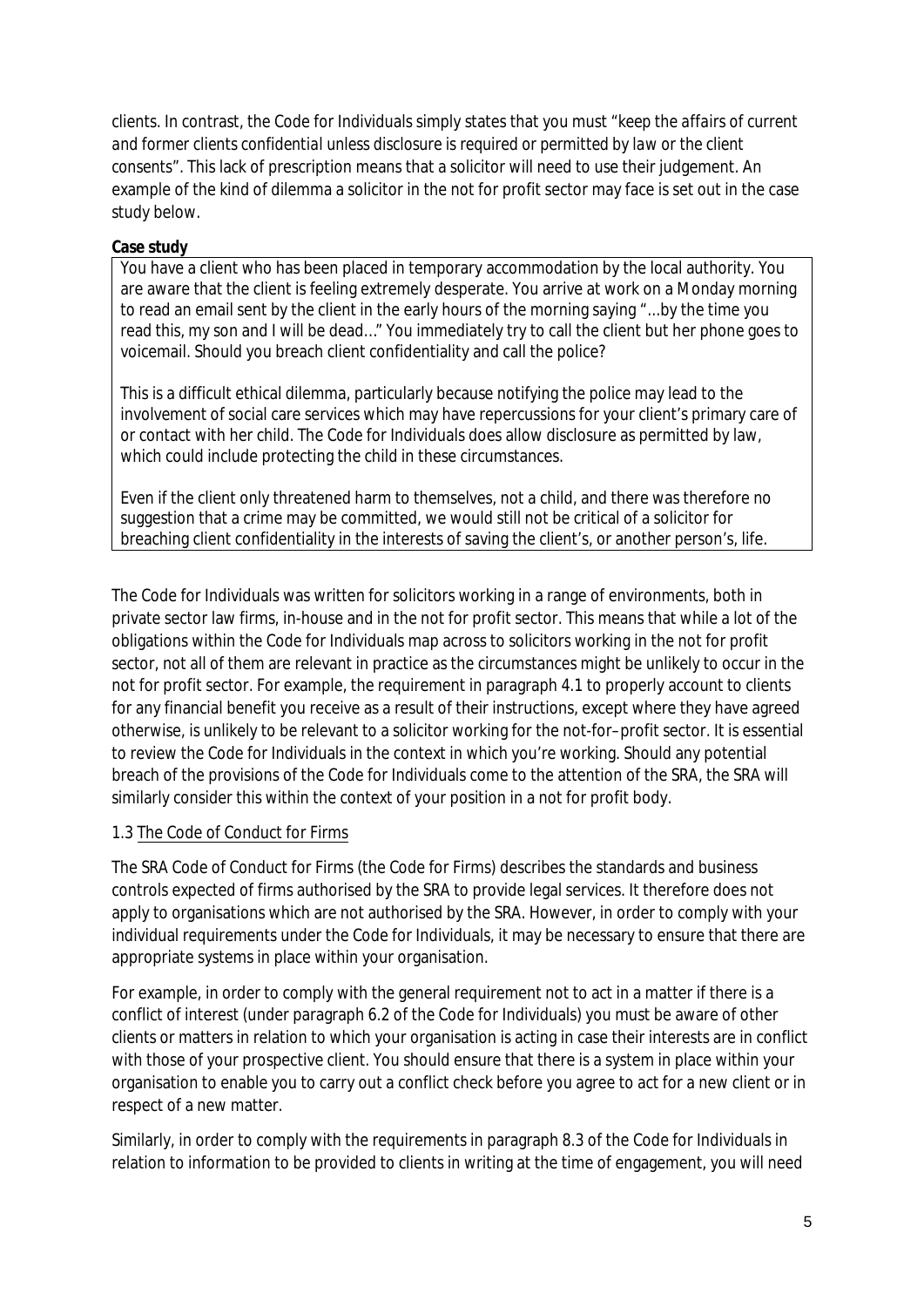to ensure that your organisation's initial client letters (where you are engaged in providing legal services as a solicitor) contain this information. Further detail on the practical application of this is provided in sections 5 and 6.2 below. We have also produced separate [guidance on client care](https://www.sra.org.uk/solicitors/guidance/ethics-guidance/client-care-letters/) [letters.](https://www.sra.org.uk/solicitors/guidance/ethics-guidance/client-care-letters/)

Further guidance on the practical application of various rules within the Code for Individuals is provided in sections 6.1, 7.2, 7.3, 7.4, 7.6 and 7.7 below.

## **2. Prescribed Organisations and handling client money**

The Code for Individuals contains requirements in relation to the handling of money which apply to all solicitors regardless of where they work.

- 4.1 You properly account to *clients* for any *financial benefit* you receive as a result of their instructions, except where they have agreed otherwise.
- 4.2 You safeguard money and *assets* entrusted to you by *clients* and others.
- 4.3 You do not personally hold *client money* save as permitted under regulation 10.2(b)(vii) of the Authorisation of Individuals Regulations, unless you work in an *authorised body*, or in an organisation of a kind *prescribed* under this rule on any terms that may be *prescribed* accordingly.

The SRA Accounts Rules do not apply to solicitors working in the not for profit sector. However, under paragraph 4.3 of the Code for Individuals, solicitors, RELs and RFLs are permitted to hold client money in their own name in certain limited circumstances. These include if they work in an organisation of the kind prescribed by the SRA under the rule, subject to the terms we prescribe.

For the purposes of paragraph 4.3 of the Code for Individuals, we have issued a [Statement of the](https://www.sra.org.uk/solicitors/standards-regulations/hold-client-money/) prescribed [organisations and terms under which Solicitors, RELs and RFLs are allowed to hold client](https://www.sra.org.uk/solicitors/standards-regulations/hold-client-money/) [money in their own name.](https://www.sra.org.uk/solicitors/standards-regulations/hold-client-money/) This confirms that non-commercial bodies, which include not for profit bodies, are 'Prescribed Organisations' under paragraph 4.3.

The mandatory statement also sets out the terms that you must comply with if you work for a [Prescribed Organisation and wish to be able to hold client money.](https://www.sra.org.uk/solicitors/standards-regulations/withdraw-client-money/) These terms include the definition of client money under the statement, the arrangements for holding client money that apply to Prescribed Organisations and the requirements for accounting systems and accountants' reports.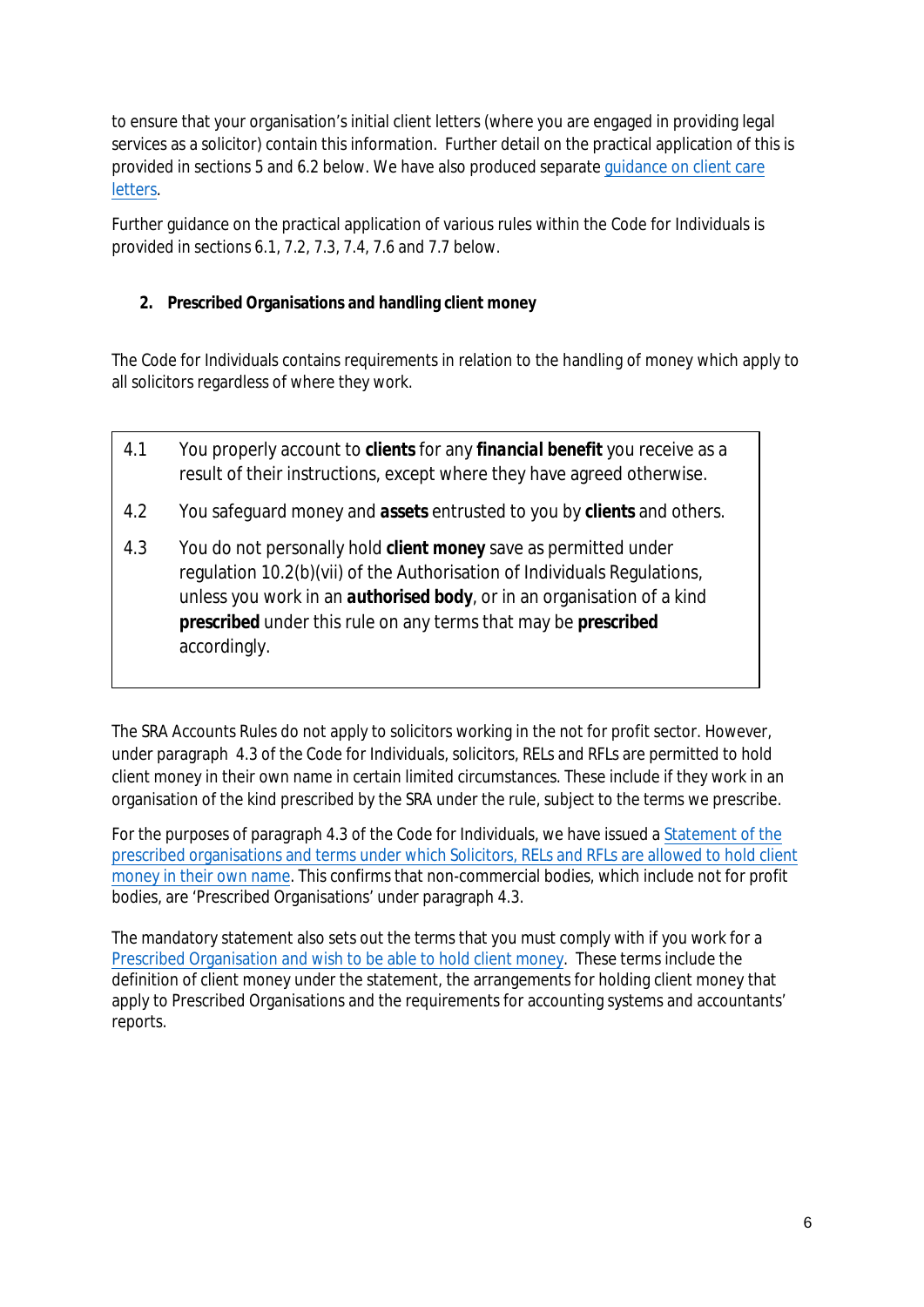You will also need to comply with the wider duties in the Code for Individuals and the Principles, which may have an impact on how you deal with money. For example, the provisions of paragraph 5 of the Code for Individuals relate to referral fees.

Similarly, if you are providing services to the public, paragraph 8.7 of the Code for Individuals requires you to ensure clients receive the best information possible about how their matter will be priced. More generally, the requirements in the Principles for you to act with integrity and in the best interests of your client may be particularly relevant to financial matters.

For assistance with the practical application of paragraph 4.1 of the Code for Individuals, see the case study on referral fees in section 7.3 below.

Paragraph 4.2 of the Code for Individuals applies more widely than the requirements in relation to client money as set out in the [Statement of the prescribed organisations and terms under which](https://www.sra.org.uk/solicitors/standards-regulations/hold-client-money/) [Solicitors, RELs and RFLs are](https://www.sra.org.uk/solicitors/standards-regulations/hold-client-money/) allowed to hold client money in their own name. An example might be where settlement payments are paid to you in a housing disrepair case. The rule does not specify how money or assets entrusted to you by clients and others are to be safeguarded, as this will depend on the individual circumstances. However, you should ensure that proper systems are in place within your organisation for identifying the source and purpose of all money and assets entrusted to you so that these are protected and used only for their intended purpose.

## 2.2 Payments from the Legal Aid Agency (LAA)

Under our [Statement of the prescribed organisations and terms under which Solicitors, RELs and](https://www.sra.org.uk/solicitors/standards-regulations/hold-client-money/) [RFLs are allowed to hold client money in their own name,](https://www.sra.org.uk/solicitors/standards-regulations/hold-client-money/) LAA payments do not need to be paid into a client account and can be paid into your organisation's office account. Our previous rules required advance payments for disbursements to be put back into client account if the party providing the professional services was not paid within a specified time. This requirement has now been removed.

However, you should not hold payments from the LAA in your organisation's office account indefinitely as this may breach other requirements within the Code for Individuals and Principles. For example, if your organisation does not pay a fee promptly in order to retain the money in its business account and avoid increasing its overdraft and thereby delays the client's matter, this is likely to be a breach of Principle 7. The need to comply with the broad requirements within the Principles and Code for Individuals provides sufficient protection without the need for more detailed rules in relation to LAA payments.

If you have a contract with the LAA, you should check the relevant regulations and the LAA's contract requirements in relation to handling money.

#### **3. Professional indemnity insurance (PII)**

Under paragraph 5.6 of the Code for Individuals, solicitors carrying on reserved legal activities in a not for profit body must ensure that the body takes out and maintains indemnity insurance that provides ["adequate and appropriate"](https://www.sra.org.uk/solicitors/guidance/ethics-guidance/adequate-and-appropriate-indemnity-insurance/) cover in respect of all the services the solicitor(s) provide(s), whether or not this comprises reserved legal activities.

The previous requirement was that this insurance should be "reasonably equivalent" to that required under the SRA Indemnity Insurance Rules. This has been changed to allow for greater flexibility depending on the circumstances. The limits to this insurance may be higher or lower than our minimum terms and conditions depending on what is needed. This will be a question for you to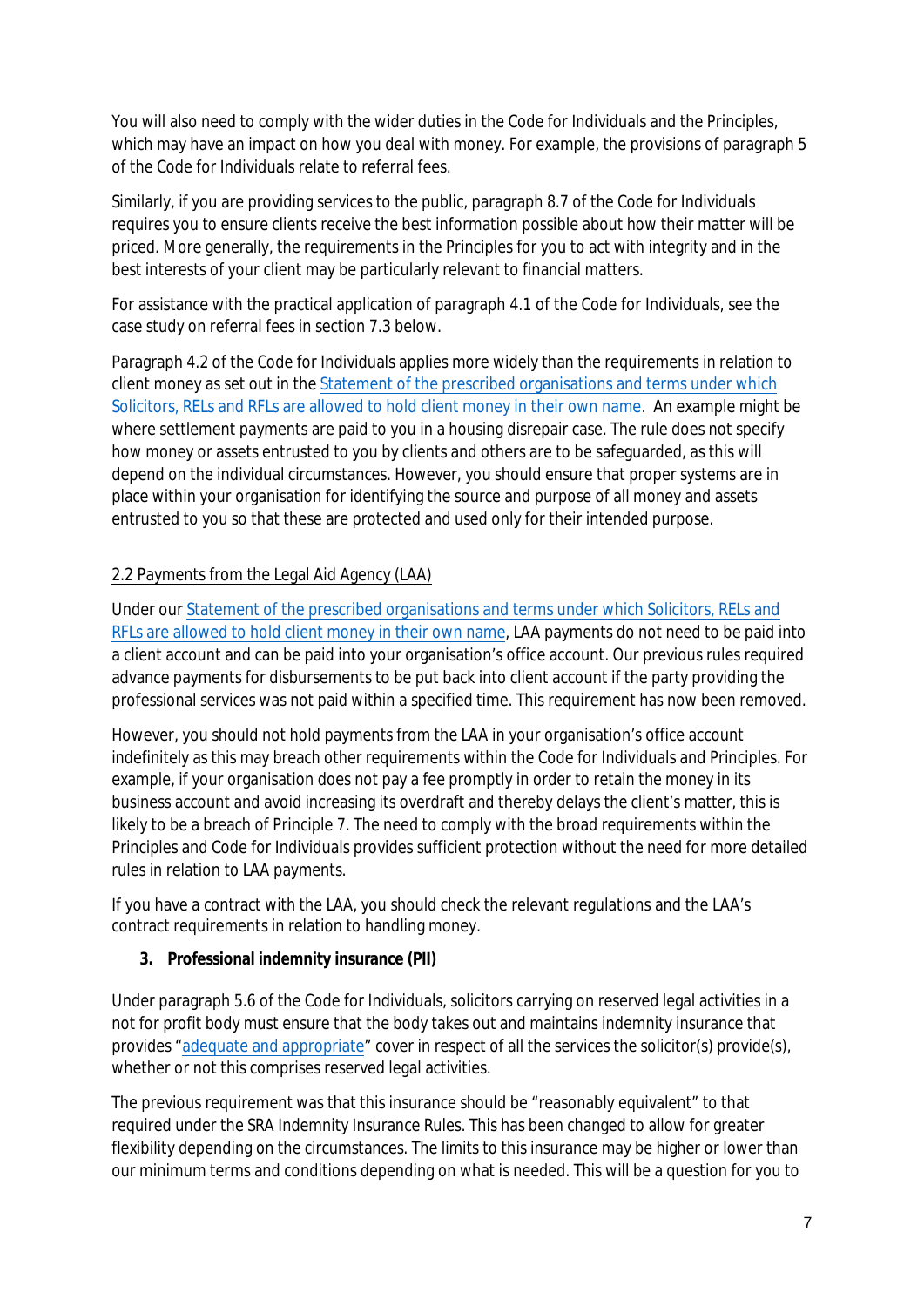discuss with the senior management within your organisation as it will depend on the service you provide and the risk profile of your organisation. Our [minimum terms and conditions](https://www.sra.org.uk/solicitors/guidance/ethics-guidance/the-insurance-act-2015-and-consequential-changes-to-the-minimum-terms-and-conditions-of-professional-indemnity-insurance/) can be found on our website.

To determine what might be [adequate and appropriate c](https://www.sra.org.uk/solicitors/guidance/ethics-guidance/adequate-and-appropriate-indemnity-insurance/)over, it will be necessary to look at the potential risks to clients if things go wrong and ensure there is sufficient cover for this. The key to the assessment will be ensuring the client is protected.

Section 8.2.1 below provides some options for ensuring pro bono services have suitable PII.

## 4. **Other regulation**

4.1 Anti-Money Laundering

It is very unlikely that activities undertaken in the not for profit sector will be subject to the [Anti-](http://www.legislation.gov.uk/uksi/2017/692/contents/made)[Money Laundering Regulations.](http://www.legislation.gov.uk/uksi/2017/692/contents/made) Guidance has been issued by the Legal Sector Affinity Group, comprising the AML Supervisors for the legal sector, including the [Law Society.](http://www.lawsociety.org.uk/policy-campaigns/articles/anti-money-laundering-guidance/)

Anti-Money Laundering Guidance for the Legal Sector (extract from section 1.4.5 of the guidance)

Regulations only apply to a legal professional's activities where there is a risk of money laundering occurring. As such, they apply when a legal professional participates in financial or real property transactions concerning:

- buying and selling of real property or business entities
- managing of client money, securities or other assets
- opening or management of bank, savings or securities accounts
- organisation of contributions necessary for the creation, operation or management of companies
- creation, operation or management of trusts, companies, foundations or similar structures

## *Activities not covered by the Regulations*

HM Treasury has confirmed that the following would not generally be viewed as participation in a financial transaction:

- payment on account of costs to a legal professional or payment of a legal professional's bill
- provision of legal advice
- participation in litigation or a form of alternative dispute resolution
- will-writing, although you should consider whether any accompanying taxation advice is covered
- work funded by the Legal Services Commission (now the Legal Aid Agency)

Even where not subject to the Anti Money Laundering Regulations, the Proceeds of Crime Act 2002 (POCA) and the Terrorism Act 2000 apply to all legal professionals. Not for profit organisations may wish to consider whether to appoint a Money Laundering Reporting Officer (MLRO), in case a disclosure report needs to be made in respect of POCA or the Terrorism Act.

4.2 Legal Ombudsman and its jurisdiction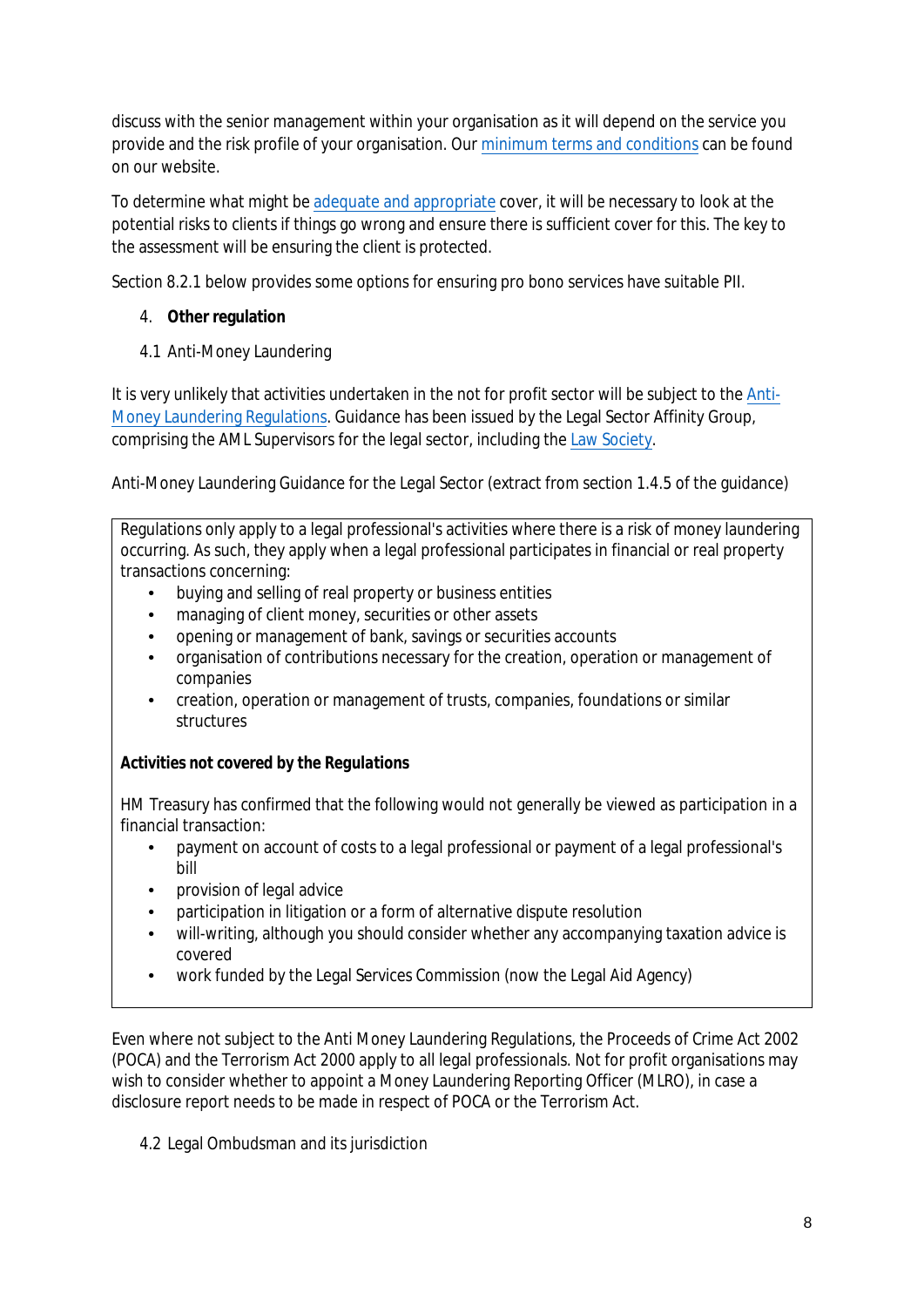A client can complain to the [Legal Ombudsman \(](https://www.legalombudsman.org.uk/)LeO) about the legal activities of anyone who is authorised in England and Wales to carry out a reserved legal activity. This includes all solicitors, irrespective of whether they are employed by an SRA-authorised firm.

Under the Code for Individuals, when you are providing services to the public or a section of the public:

- clients should be informed in writing at the time of engagement of the right they have to make a complaint to the LeO and when they can make such a complaint (paragraph 8.3(c)).
- when clients have made a complaint, if this has not been resolved to the client's satisfaction within eight weeks, they must be informed in writing of their right to complain to the LeO, the timeframe for doing so and full details of how to contact the LeO (paragraph 8.4(a)).

Examples of content for "client care letters" are in appendices to this guidance.

The [LeO Scheme Rules](https://www.legalombudsman.org.uk/helping-the-public/#scheme-rules) set out the time limits for complaints to be made.

Ordinarily:

- the act/omission or date of when the complainant should reasonably have known there was a cause for complaint, must have been after 5 October 2010; and
- the complainant must refer the complaint to the LeO no later than six years from the date of the problem, or three years from when the client became aware of the problem.
- the complainant must usually refer the complaint to the LeO within six months of receiving a final written response from your organisation about their complaint.

These time limits can be extended.

4.3 Office of the Immigration Services Commissioner

Regulation 9.5 of the Authorisation of Individuals Regulations (AIRs)

If you are a *solicitor*, an *REL* or *RFL* you may undertake *immigration work*, provided that such work is undertaken through:

(a) an *authorised body*; (b) an *authorised non-SRA firm* that is a qualified person under the Immigration and Asylum Act 1999; or (c) a body regulated by the Office of the Immigration Services Commissioner.

Solicitors working in the not for profit sector are unlikely to be practising in an authorised body or in an authorised non-SRA firm2 and so should refer to OISC for its requirements for providing legal advice and services relating to a person's immigration status.

There is specific guidance for the community and voluntary sector on th[e OISC's website.](https://www.gov.uk/government/organisations/office-of-the-immigration-services-commissioner)

<sup>&</sup>lt;sup>2</sup> Authorised by one of the approved regulators listed in the Legal Services Act 2007, Schedule 4 to provide reserved legal activities.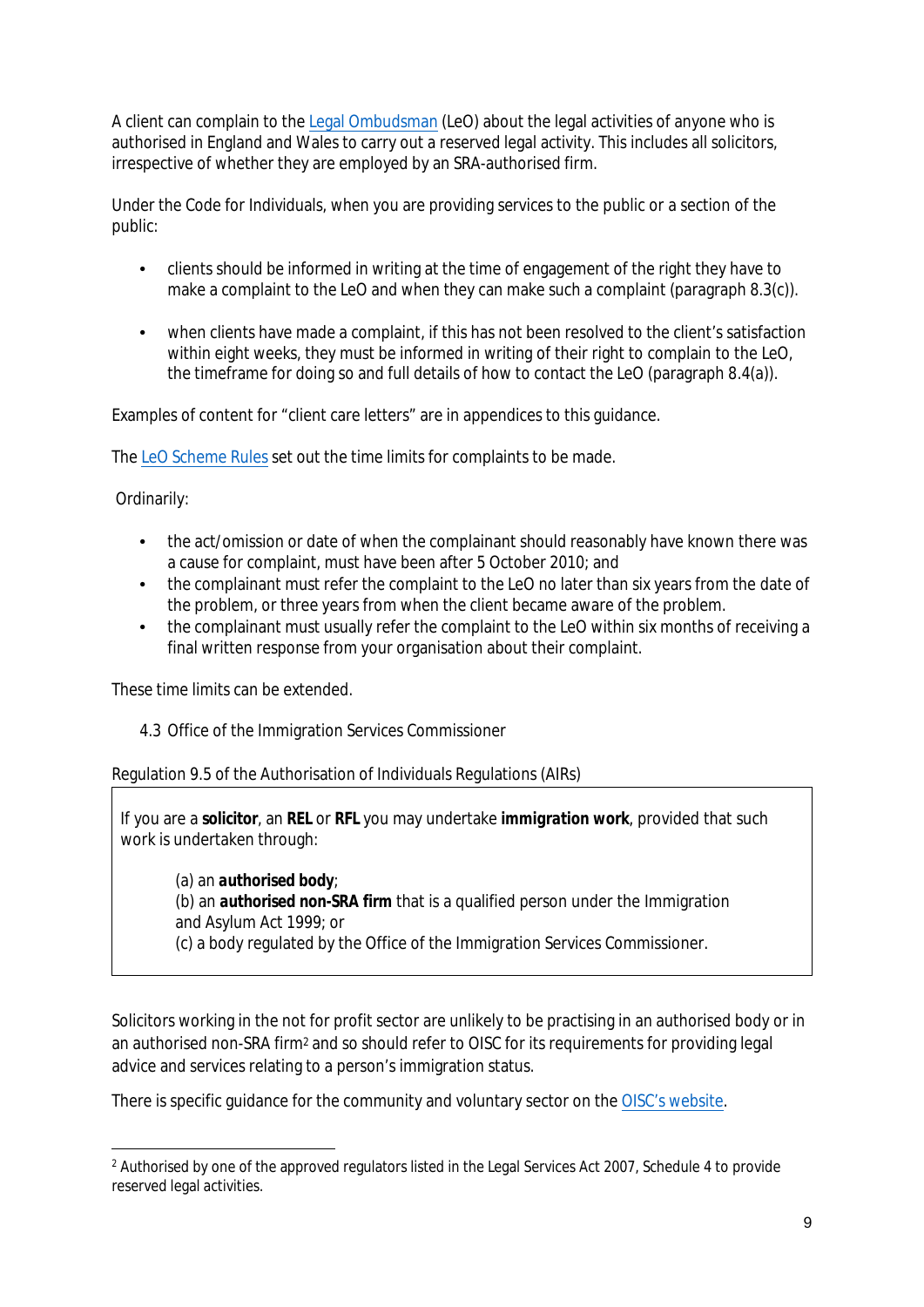If your organisation undertakes immigration work, you should check the OISC's requirements for PII.

## 4.4 Financial Conduct Authority

Not for profit bodies providing debt counselling and debt adjusting and/or credit information services need to be authorised by the [Financial Conduct Authority](https://www.fca.org.uk/) (FCA).

Organisations authorised by the FCA fall within the jurisdiction of the Financial Ombudsman and need to provide information about the relevant complaints procedure. See also section 6 below for more information.

## 4.5 Legal Aid Agency (LAA)

The LAA is an Executive Agency sponsored by the Ministry of Justice. It is responsible for administering the legal aid scheme in England and Wales.

Most legal aid providers operate as entities which are regulated by the SRA. In the not for profit sector, although solicitors within the organisation are individually regulated, the organisation itself is generally not (see section 1 above for more information).

We have [a Memorandum of Understanding a](https://www.sra.org.uk/documents/sra/mou/mou-laa.pdf)bout how we work with the IAA to achieve public interest outcomes in the prevention, detection, investigation and prosecution of dishonesty and serious misconduct in the community regulated by us and funded by the LAA. Where it is lawful and in the public interest to do so, the we have agreed with the LAA to disclose information to the other where this concerns financial default/failure, fraud or other criminality or risk to clients.

You may wish to check your contract with the LAA for requirements about:

- disclosure of information to us
- notifying the LAA if you are subject to investigation or disciplinary proceedings by us.

4.6 The Information Commissioner's Office (ICO)

The ICO is an independent public body sponsored by the Department for Digital, Culture Media and Sport. It upholds and enforces information rights for the UK public, including the General Data Protection Regulation (Regulation (EU) 2016/679), which introduced greater protections for the public and enhanced obligations for organisations.

Organisations offering legal advice services process personal information and need to be registered with the [ICO.](https://ico.org.uk/for-organisations/)

#### **Part B – Regulation in practice**

#### **5. Information for and about consumers**

This part of the guidance refers to paragraph 8 in the Code for Individuals. It covers issues relevant to solicitors providing non-for-profit legal services to members of the public, for example in Law Centres, advice agencies, local Citizens Advice offices and pro bono clinics and projects.

#### **5.1 Client identification**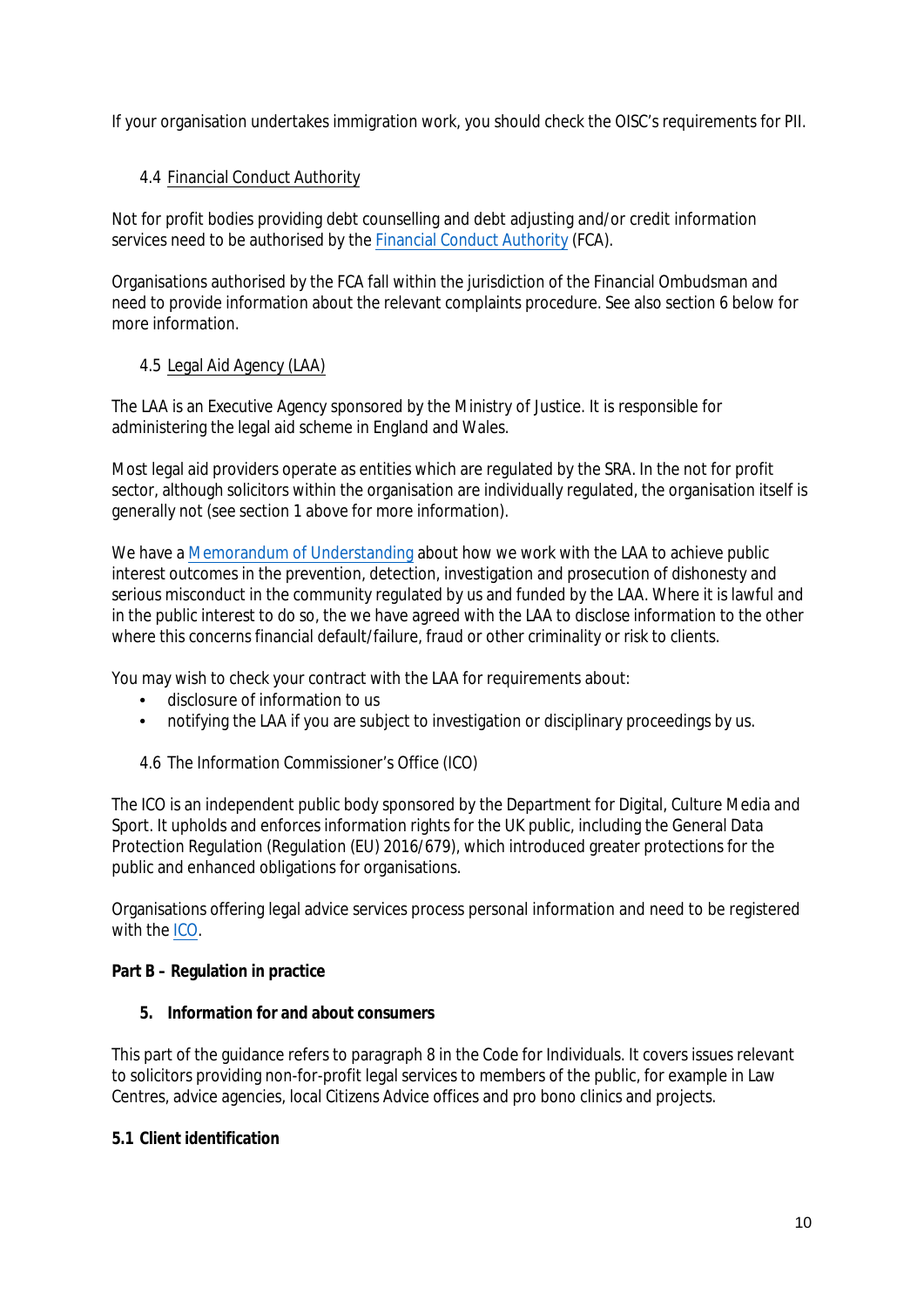Paragraph 8.1 says 'You identify who you are acting for in relation to any matter.' If you are simply providing one-off advice you should establish who the client is so that you can carry out a conflict of interest check. The client's stated name, address and contact details would normally be sufficient to identify the client at this level.

If you are providing more in-depth legal advice or casework, acting in legal proceedings or conducting litigation, you should establish the client's identity in a way that is appropriate to what you are doing.

Note that the Anti-Money Laundering regulations are most unlikely to apply to work carried out in the not for profit sector and so customer due diligence as required by the Anti-Money Laundering regulations is not likely to be relevant (see section 4.1 above).

#### **Case studies**

You see a man who has a welfare benefits problem. He tells you he has been sanctioned and has had no money this month. He needs a payment immediately and a referral to the foodbank. He does not have any evidence of identity with him; but he knows his national insurance number so that you can telephone Jobcentre Plus. You agree to do so and Jobcentre Plus confirms what he has told you. This establishes his identity to your satisfaction.

You see a woman who has an employment problem. She has a letter from her employer asking her to attend an internal disciplinary hearing. This establishes her identity to your satisfaction.

You see a woman with a child under five years old who have been turned away by the Homeless Persons Unit. They do not have any accommodation for tonight. She does not have any documentary evidence of this. She gives you their names and personal details. This establishes her identity to your satisfaction.

#### **5.2 SRA Transparency Rules**

Since 6 December 2018, all of the law firms we regulate have been required to publish information about the prices they charge, and what these cover, across a number of common services.

These rules do not apply to the not for profit sector, even where the organisation makes a charge for its services, as most of the rules only apply to practices which are regulated as entities by us or to SRA-regulated freelance solicitors, who can offer reserved legal services.

#### **5.3 What you should put in 'Client Care' letters**

The Code for Individuals, paragraph 8 says:

8.6 You give *clients* information in a way they can understand. You ensure they are in a position to make informed decisions about the services they need, how their matter will be handled and the options available to them.

8.7 You ensure that *clients* receive the best possible information about how their matter will be priced and, both at the time of engagement and when appropriate as their matter progresses, about the likely overall cost of the matter and any *costs* incurred.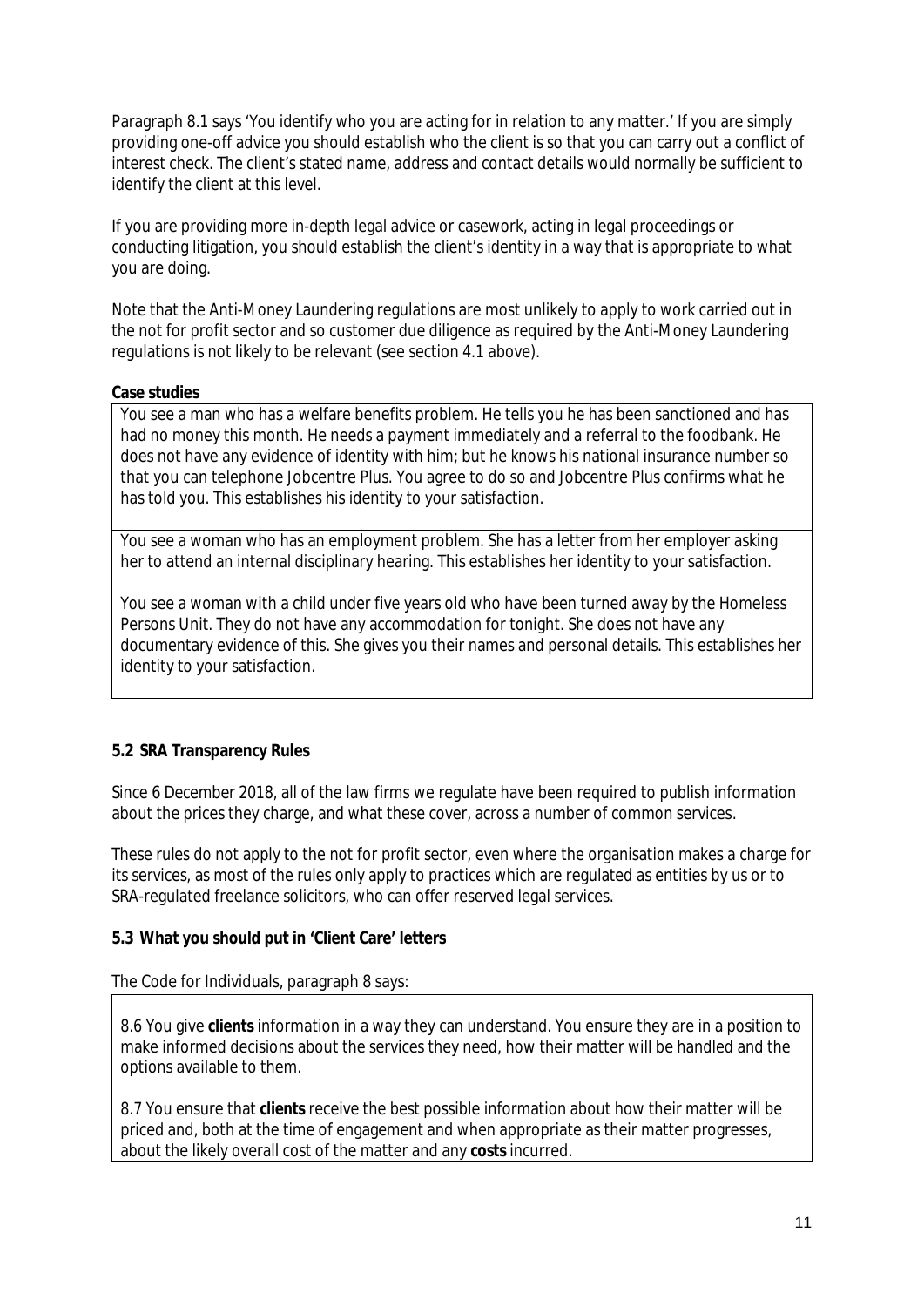You also need to provide information about regulation and complaints – see section 6 below.

Solicitors use the term 'client care letter' to mean different things. Some refer to a letter or email sent following an initial (or only) interaction with the client, which covers confirmation of instructions, advice, any next steps and 'terms of business'. Others separate the personalised element into one document and send the standard information as a separate document. We have produced separate guidance on [client care letters.](https://www.sra.org.uk/solicitors/guidance/ethics-guidance/client-care-letters/)

Research has found that clients like confirmation by letter as they felt this was more appropriate to signify the importance of the information (although some wanted an electronic copy). Clients also wanted plain English with legal terms explained, using short sentences. Clients did not like lengthy letters – they indicated a preference for a maximum of one or two pages. Where this was not possible, they wanted clear signposting at the start of the letter about the things they identified as important to them; confirmation of their named contact, scope of the agreed work, fees and charges, likely timescales, next steps and action required.

The research also found that clients would be happy to see: terms of business, regulatory information, cancellation rights and complaints information in a separate 'terms and conditions' document.

#### *Providing information in a way that clients can understand*

Paragraph 8.6 does not require you to confirm information and advice provided to the client in writing. In simple matters, where you are providing one-off advice only, depending on the client's level of understanding, it might not be necessary to do so; but it is generally regarded as best practice. You should be satisfied that the client has understood what you have said. Quality standards such as Lexcel or the Specialist Quality Mark require you to do so.

We have produced separate guidance on acting for vulnerable clients.

#### *Price and costs*

Paragraph 8.7 does not require you to provide price and costs information to the client in writing; but where the client will have to make any payment, you should do so if you want to rely on it and this will also help to avoid possible complaints because of misunderstanding. Some not for profit organisations do not charge fees but do ask clients to pay disbursements.

In litigation, it is possible to seek a pro bono costs order under section 194 of the Legal Services Act 2007. If so, it would be good practice to explain this to the client.

The information you should provide about costs and charges is highly technical and depends on the charging scheme in place. It is beyond the scope of this guidance to cover it in detail.

#### **5.4 Checklist for client care letters**

Please see annex 1 for a checklist which gives a list of the requirements in paragraph 8 of the Code for Individuals which are relevant to 'client care' letters.

#### **5.5 Client care letter sample paragraphs**

Please see annex 2 for sample paragraphs which could be used by: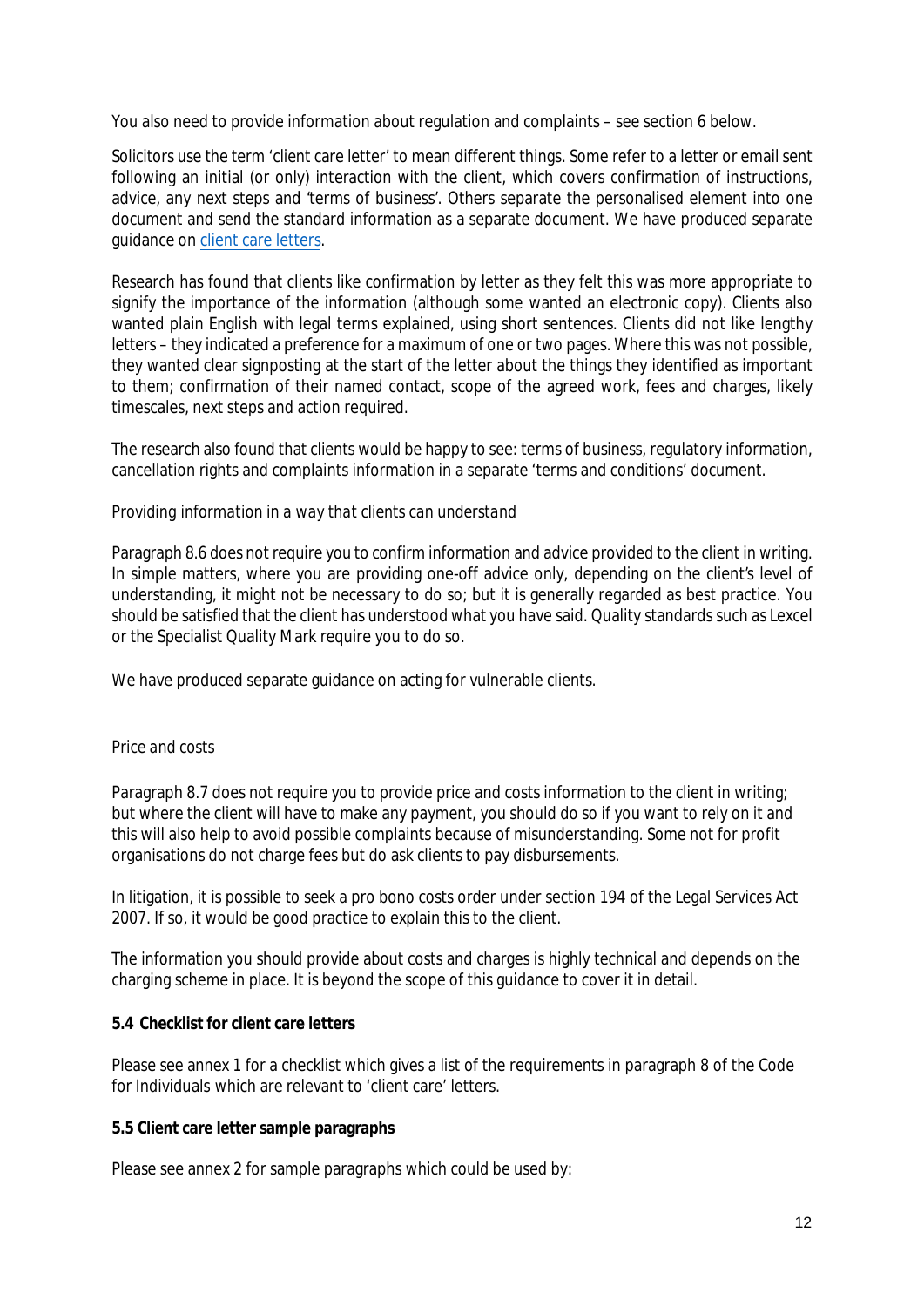- A not for profit legal service such as a Law Centre
- A legal service within a general advice agency such as a member of AdviceUK or Citizens Advice local office
- A pro bono legal service

## **6 Dealing with problems and complaints**

#### **6.1 Dealing with problems**

The Code for Individuals, paragraph 7 says:

7.9 You are honest and open with *clients* if things go wrong, and if a *client* suffers loss or harm as a result you put matters right (if possible) and explain fully and promptly what has happened and the likely impact. If requested to do so by the *SRA* you investigate whether anyone may have a claim against you, provide the *SRA* with a report on the outcome of your investigation, and notify relevant persons that they may have such a claim, accordingly.

A not for profit organisation should have a procedure to handle any problems or errors which you identify. This should include a process for assessing whether a client has suffered, or is likely to suffer, loss or harm, and whether there is anything you can do to mitigate it.

A not for profit organisation is not required to have a COLP or COFA but many organisations identify one of their solicitors to take a lead on professional compliance issues. The role may be described as 'Supervising Solicitor', 'Head of Legal Practice' or similar wording (see section 7.1 below for more information).

This person would be involved in investigating any problems, making decisions about what action to take, for example whether the organisation's professional indemnity insurer needed to be notified, and what information should be provided to the client. They may also take the lead in any contact with us. In many not for profit organisations, the organisation's Director or CEO would also need to be involved under the organisation's general complaints handling procedure. See below for more information.

## **6.2 Complaints about solicitors**

The Code for Individuals, paragraph 8 says:

8.2 You ensure that, as appropriate in the circumstances, you either establish and maintain, or participate in, a procedure for handling complaints in relation to the legal services you provide.

8.3 You ensure that *clients* are informed in writing at the time of engagement about:

(a) their right to complain to you about your services and your charges;

(b) how a complaint can be made and to whom; and

(c) any right they have to make a complaint to the *Legal Ombudsman* and when they can make any such complaint.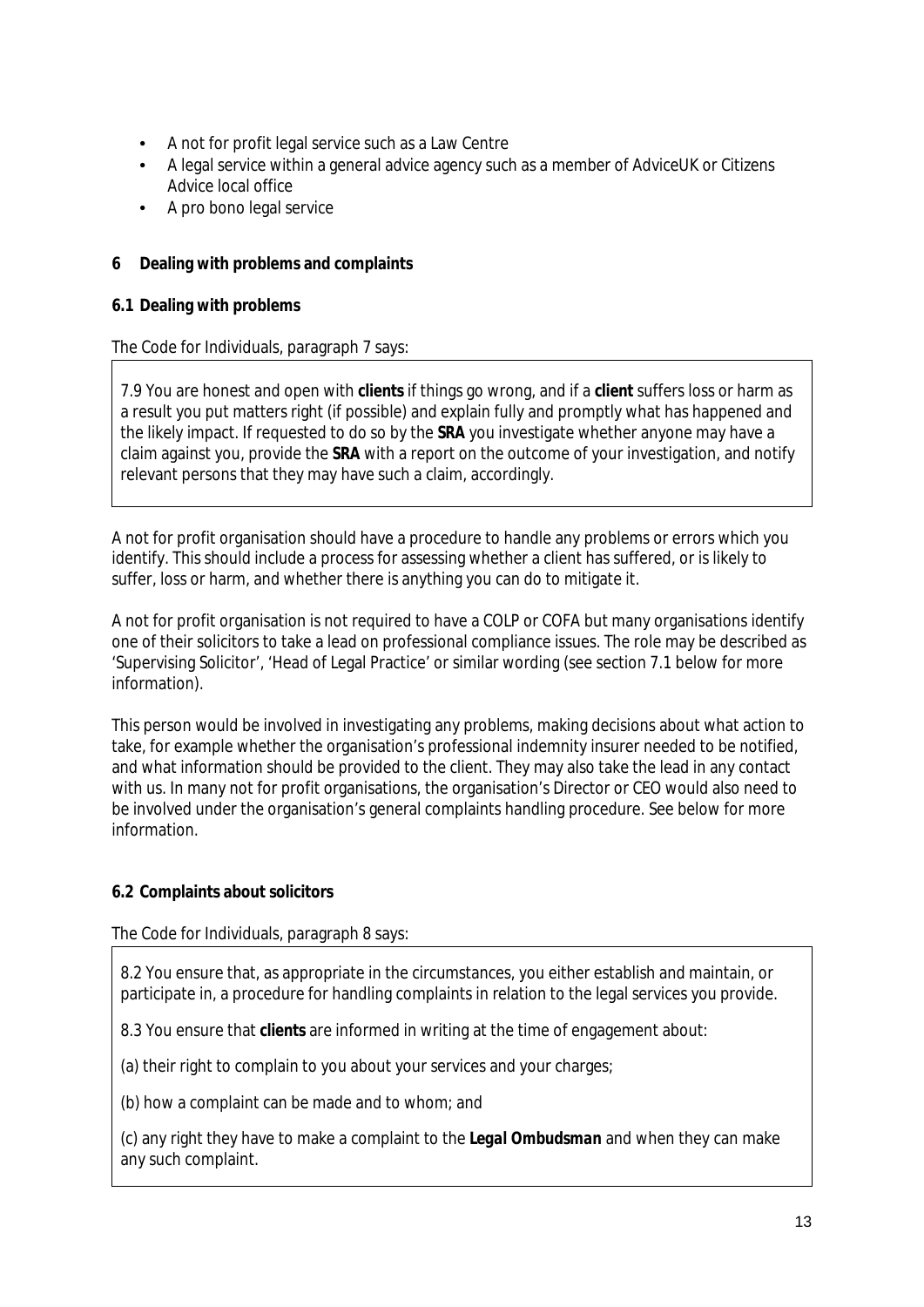8.4 You ensure that when *clients* have made a complaint to you, if this has not been resolved to the *client's* satisfaction within eight weeks following the making of a complaint, they are informed in writing:

(a) of any right they have to complain to the *Legal Ombudsman*, the time frame for doing so and full details of how to contact the *Legal Ombudsman*; and

(b) if a complaint has been brought and your complaints procedure has been exhausted:

(i) that you cannot settle the complaint;

(ii) of the name and website address of an alternative dispute resolution (ADR) approved body which would be competent to deal with the complaint; and

(iii) whether you agree to use the scheme operated by that body.

8.5 You ensure that complaints are dealt with promptly, fairly, and free of charge.

Many not for profit organisations provide a wide range of services, some of which are legal services and others which are not, for example general advice or non-legal advocacy or counselling. You should consider the requirements of other regulators, professional membership bodies and/or any networks you belong to when designing your complaints procedure. Paragraph 8.2 provides flexibility about how you involve solicitors in complaints handling procedures about legal services.

Many organisations identify one of their solicitors to take a lead on professional compliance issues. The role may be described as 'Supervising Solicitor' or 'Head of Legal Practice'. They may have a joint role in complaints handling with the organisation's Director or CEO. See section 7.1 below for more information.

Under paragraph 8.3 you need to provide clients with information about your complaints handling procedures at, or soon after, their initial contact with the legal service within your organisation. See example paragraphs in annexes 1 and 2 for use in 'client care' letters or similar documentation to help you comply with paragraph 8.3.

The Legal Ombudsman provide[s guidance on handling complaints.](https://www.legalombudsman.org.uk/portfolio-category/publications/guidance-and-resources/)

#### **Case study – Law Centre or specialist legal service**

A Law Centre received a complaint from a client about the way one of its caseworkers, working under the supervision of a solicitor, had dealt with their case. The Supervising Solicitor and Centre Manager discussed the issue. The Supervising Solicitor reviewed the file and spoke to the caseworker concerned. She felt there was miscommunication but the caseworker had not made any mistakes and the client had not suffered any loss. The Centre Manager offered to meet the client in person to discuss their complaint, but the client did not want to meet, so the Centre Manager wrote a letter apologising for the mis-communication and explaining the investigation into the complaint. She tried to reassure the client that it had not affected the outcome of their case. She also provided details of the Legal Ombudsman service and ADR schemes.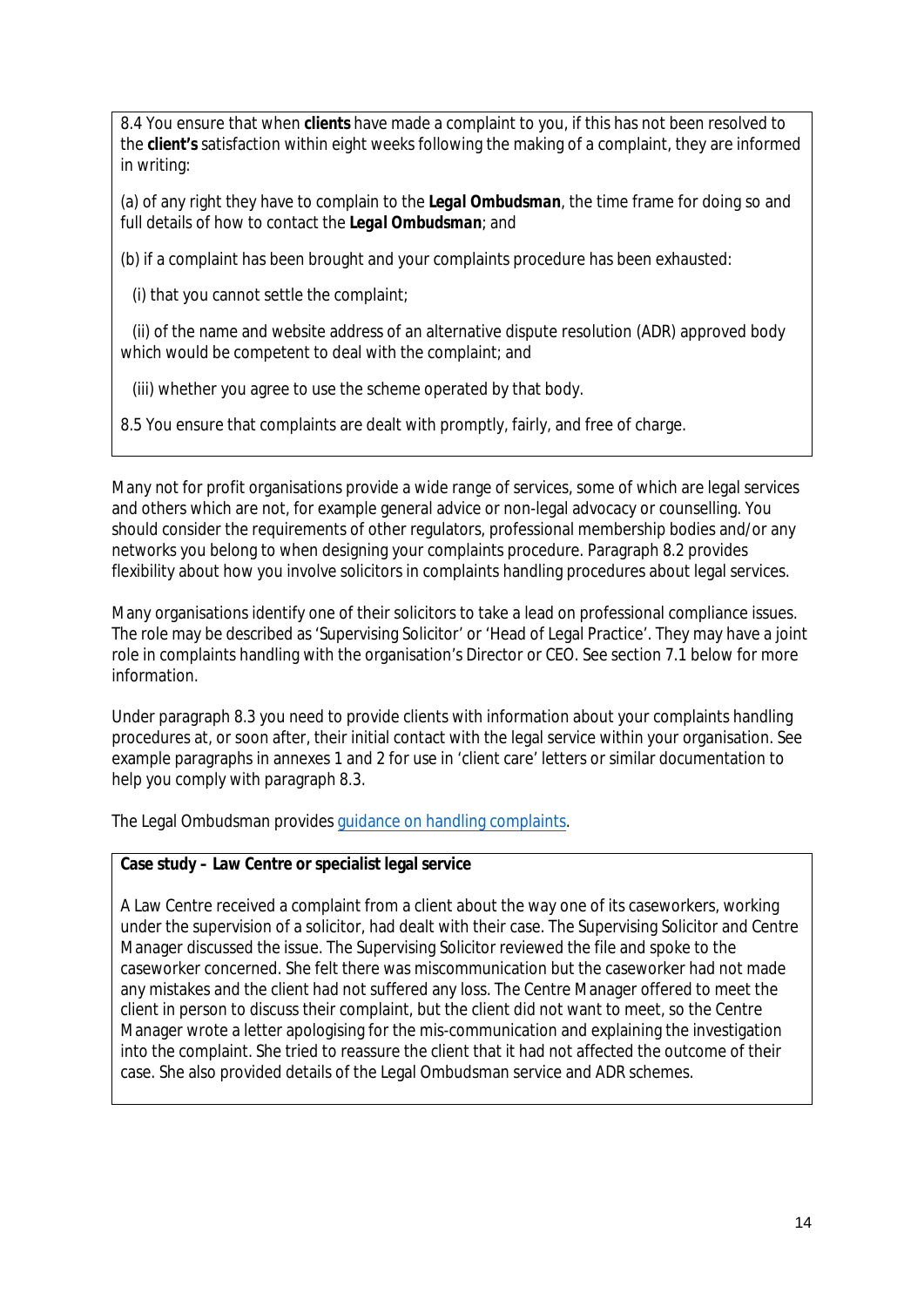#### **Case study – Pro Bono Clinic**

The host organisation (eg a Law Centre) of a pro bono clinic received a complaint from a client who was not happy with the advice they had received from a volunteer solicitor. The clinic was supervised by the host organisation's Head of Legal Practice. The Head of Legal Practice reviewed the file and discussed it with the volunteer solicitor and the organisation's CEO.

The Head of Legal Practice telephoned the client and discussed their concerns. The client was reassured about the advice they had received and did not want to take the matter any further. The Head of Legal Practice sent the client a letter confirming their telephone conversation. She also provided details of the Legal Ombudsman service and ADR schemes.

The CEO recorded the complaint in the organisation's internal complaints log and the matter was closed.

#### **When complaints are not resolved**

Annex 3 has example paragraphs for if you have not been able to resolve a complaint to a client's satisfaction within eight weeks.

Alternative Dispute Resolution (ADR) organisations approved under EU directive 2013/11/EU

The directive requires you to provide information about an approved ADR scheme. However, you do not have to use any such schemes. The following organisations are approved ADR schemes:

- [Ombudsman Services](https://www.ombudsman-services.org/)
- [ProMediate](https://www.promediate.co.uk/)

See Annex 3 for suggested paragraphs about ADR entities.

#### **6.3 Other complaints**

If your organisation provides a range of services, you should only consider compliance with our rules where a complaint involves services provided or supervised by your solicitor(s).

#### **Case study – Citizens Advice or an independent advice agency**

A volunteer adviser at Advice Anytown had overlooked the correct dismissal date and as a result the client had failed to lodge an Employment Tribunal claim within the time limit. The client later complained. The professional indemnity insurers were notified. The Advice Anytown solicitor was not involved as the case had not been discussed with him and he had no involvement with it.

#### **7 Employing solicitors in the not for profit sector**

#### **7.1 Relationship with managers and trustees**

It is important for solicitors, non-solicitor managers and trustees in not for profit organisations to have an understanding of the way that the professional obligations which apply to their solicitors can affect them. For example, in relation to: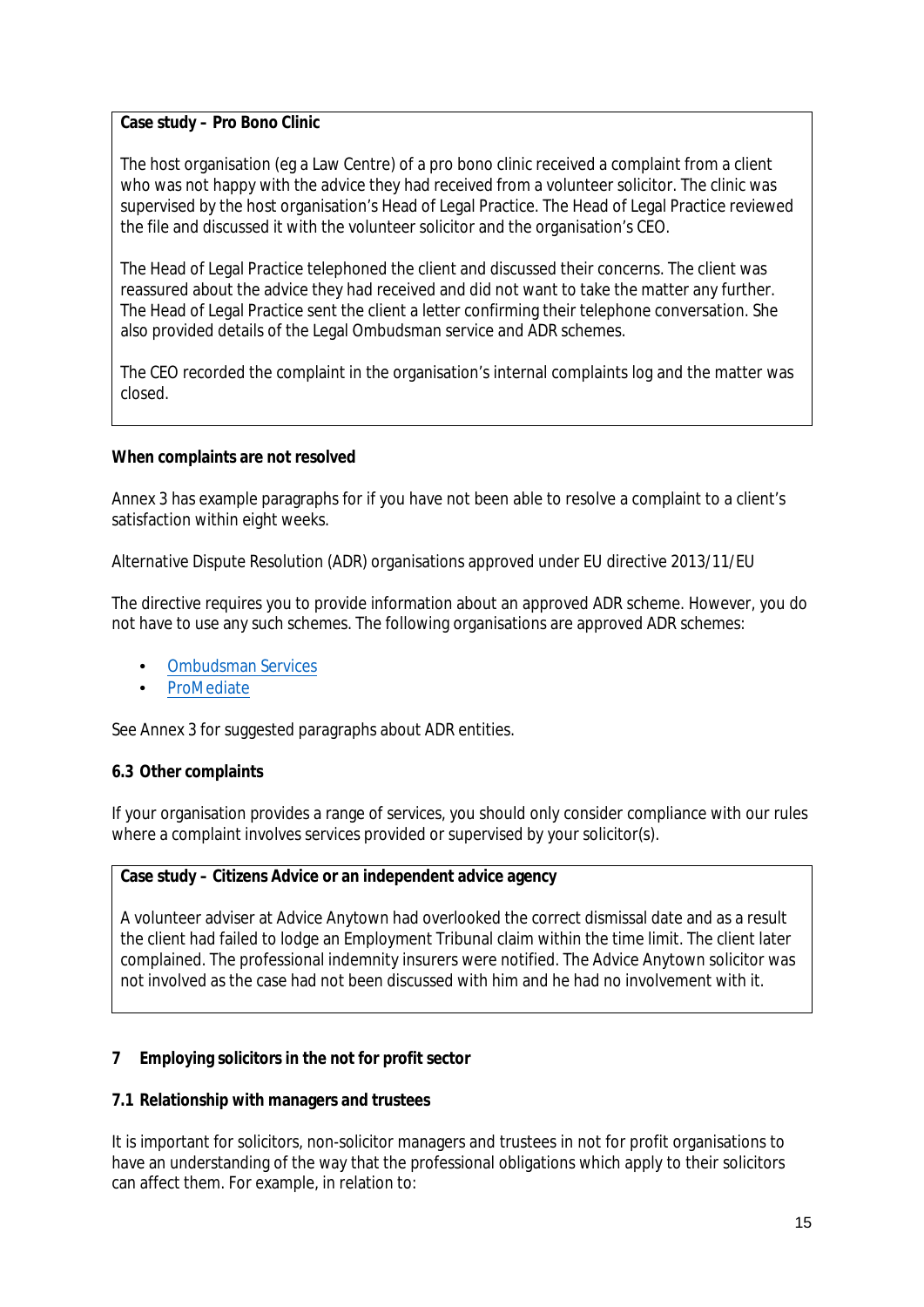- business planning
- funding and income generation
- service design and delivery
- line management and supervision
- human resources issues
- reporting and accountability to the SRA.

We have replaced the 'qualified to supervise' rule under the previous Code of Conduct with a new three-year practice requirement for bodies regulated by us or an SRA-regulated freelance solicitor, who can offer reserved legal services. The rule does not apply to solicitors working in unauthorised bodies because anyone, whether qualified or not, can provide unreserved legal services. We think that it would be an unjustified market restriction for a newly qualified solicitor not to be able to do so, especially given the other safeguards that are in place for those solicitors.

While solicitors in not for profit bodies can provide reserved legal services as well as unreserved, the bodies are able to provide reserved legal services under the transitional arrangements (s23 of the Legal Services Act 2007) rather than under the licensing requirements of that Act.

This is partly because of the other safeguards (eg boards of Trustees, compliance with charity law) that these bodies have in place. Not for profit bodies that consider it useful or necessary to employ a solicitor with three years' experience to supervise the work are able to do so. We think that not for profit bodies are in the best position to judge the degree of experience their solicitor(s) need, given the nature of their work, client base and staff.

Not for profit organisations may choose to appoint a solicitor as Head of Legal Practice/Supervising Solicitor. The role-holder would work with other senior managers and the organisation's overall CEO or Director (where those roles are separate).

## **7.2 Business planning**

You need to consider the name of your organisation because if it includes the word 'solicitors' or suggests that it is a solicitors' firm, under paragraph 5.4 of the Code for Individuals it will need to be an authorised body.

The Code for Individuals states:

| 5.4 You must not be a <i>manager</i> ; employee, member or interest holder of a business that:<br>(a) has a name which includes the word "solicitors"; or<br>(b) describes its work in a way that suggests it is a <b><i>solicitors'</i></b> firm; |
|----------------------------------------------------------------------------------------------------------------------------------------------------------------------------------------------------------------------------------------------------|
| unless it is an <i>authorised body</i> .                                                                                                                                                                                                           |

## **7.3 Funding and income generation**

Trustees should consider whether accepting funding from any source might put their employed solicitors at risk of an 'own-interest' conflict and therefore unable to act for prospective clients who would otherwise be identified as priority groups in your business plan. If any funding source presents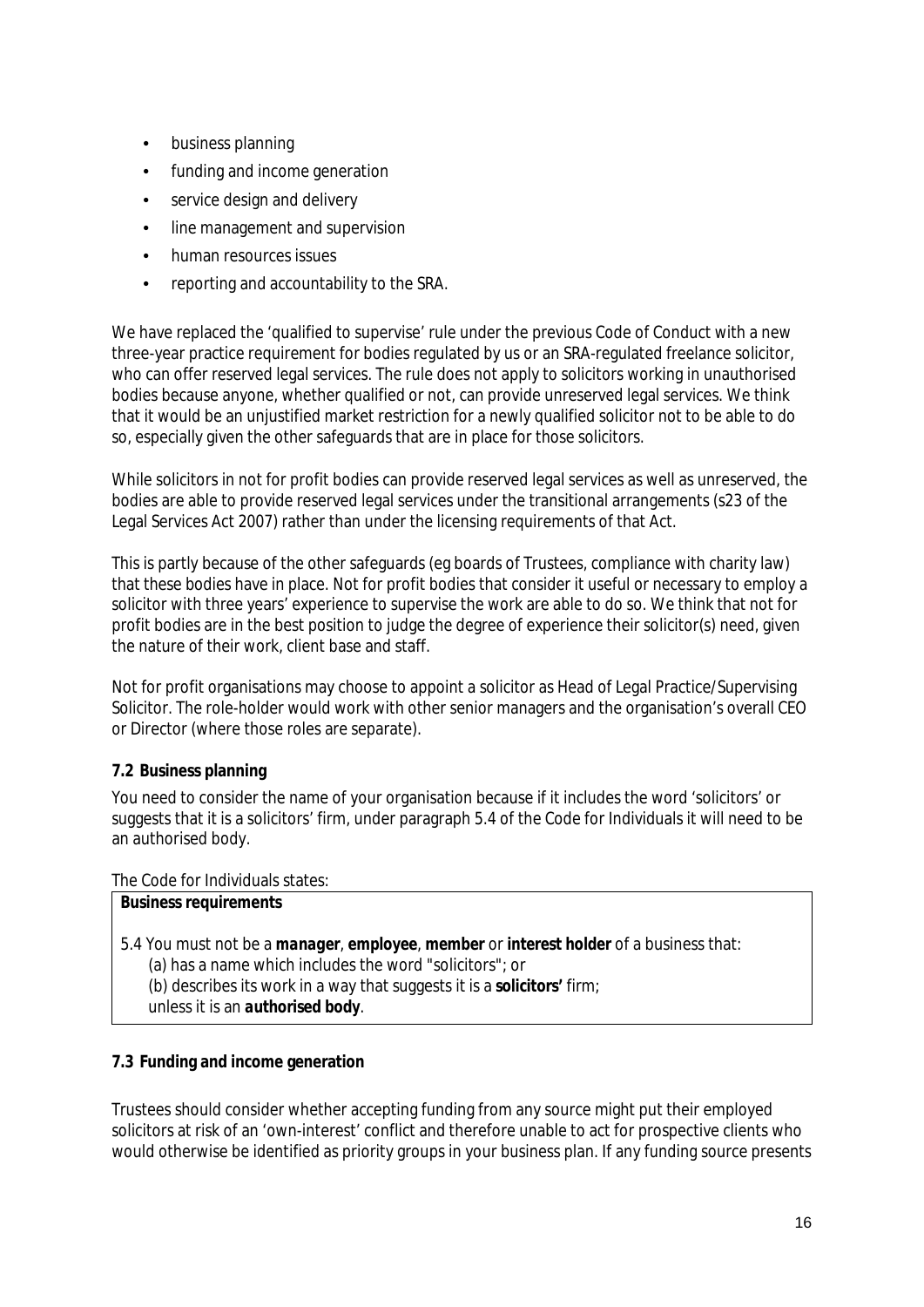such a risk, organisations need to have policies and procedures to ensure that solicitors can avoid being in an 'own-interest' conflict position.

The Code for Individuals states:

#### **Conflict confidentiality and disclosure**

6.1 You do not act if there is an *own-interest conflict* or a significant risk of such a conflict.

#### **Case study – 'own-interest conflict'**

Anytown Legal Advice Centre had developed a good relationship with the grants officer in the local authority. The grants officer recommended that the authority should fund a debt adviser to work with social tenants; but one of the councillors wanted to make it a condition of the funding that the legal advice centre did not take any further judicial reviews against them in respect of homelessness decisions.

The Anytown Legal Advice Centre trustees considered the issue, advised by their CEO and the Supervising Solicitor. The Centre's clients would benefit from the additional debt advice capacity; but if they accepted the funding condition, it would mean they could no longer take judicial reviews in respect of homelessness decisions. As a result, some priority clients would be denied a service.

At the trustee board meeting, the LAC trustees discussed two possible approaches which would be compatible with the Code for Individuals:

**Option 1** Anytown LAC would try to persuade the local authority to drop the condition on the funding and would decline the additional resources for a debt adviser if they refused.

**Option 2** Anytown LAC was located near XYZ solicitors. They had a housing department with an excellent reputation and they were happy to take referrals of judicial review cases. Anytown LAC could accept the funding with the proposed condition. Clients would be referred to an alternative high-quality source of advice and representation.

The Code for Individuals says:

#### **Referrals, introductions and separate businesses**

5.1 In respect of any referral of a *client* by you to another *person*, or of any third party who introduces business to you or with whom you share your *fees*, you ensure that:

(a) *clients* are informed of any financial or other interest which you or your business or employer has in referring the *client* to another *person* or which an *introducer* has in referring the *client* to you;

(b) *clients* are informed of any fee-sharing arrangement that is relevant to their matter; (c) the agreement is in writing;

(d) you do not receive payments relating to a referral or make payments to an *introducer* in respect of *clients* who are the subject of criminal proceedings; and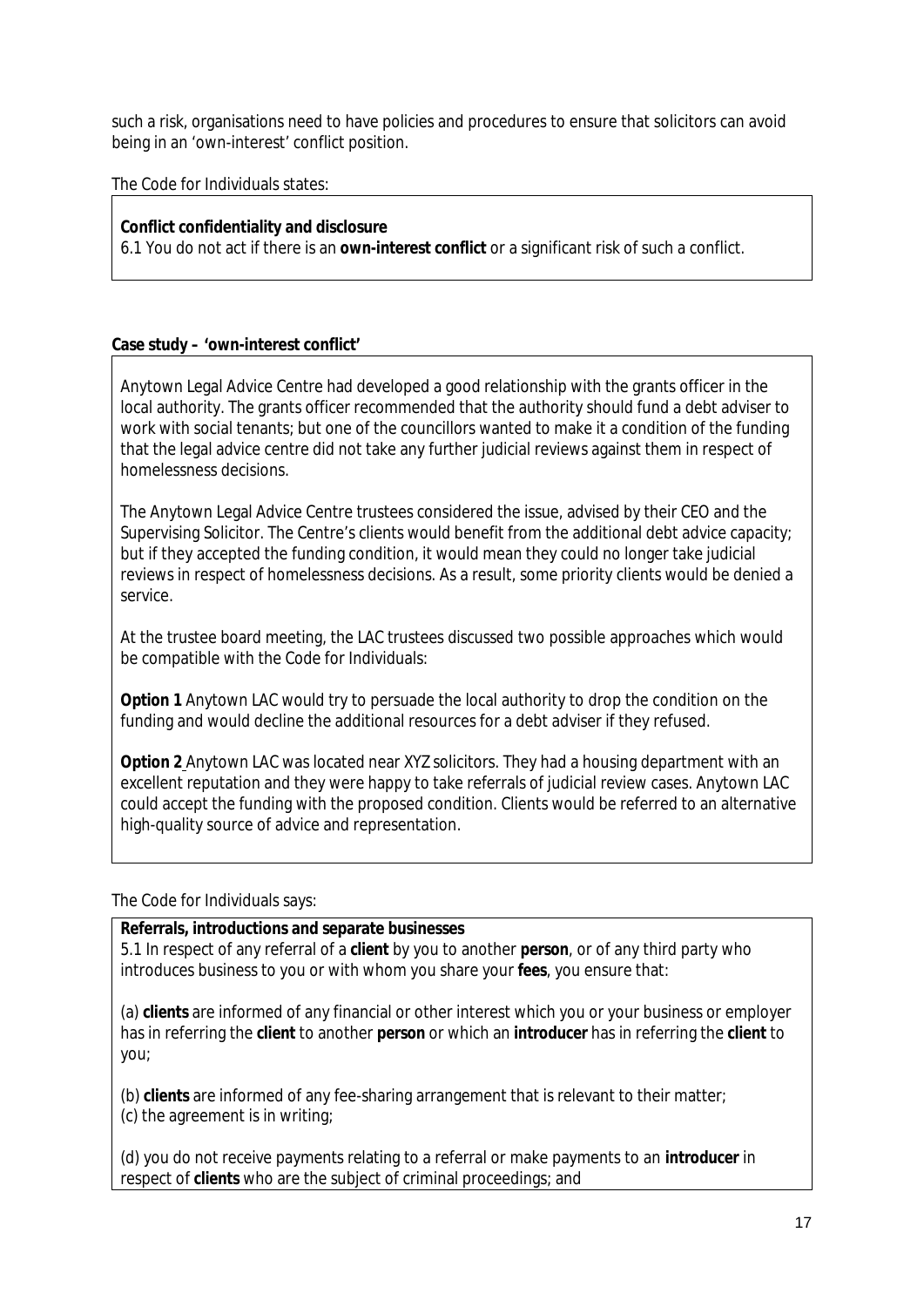(e) any *client* referred by an *introducer* has not been acquired in a way which would breach the *SRA's regulatory arrangements* if the *person* acquiring the *client* were regulated by the *SRA*.

5.2 Where it appears to the *SRA* that you have made or received a *referral fee*, the payment will be treated as a *referral fee* unless you show that the payment was not made as such.

5.3 You only:

(a) refer, recommend or introduce a *client* to a *separate business*; or

(b) divide, or allow to be divided, a *client's* matter between you and a *separate business*; where the *client* has given informed consent to your doing so.

#### **Case study - Referral fees**

Anytown Legal Advice Centre's housing team did not have the capacity to take on all the clients who approached them, so their policy was to refer clients who were not eligible for legal aid to a local private practice firm. Feedback from clients was good. After this informal arrangement had been in place for some time, the firm approached them and asked if they would be interested in putting the arrangement on a more formal basis and receiving referral fees.

The CEO and supervising solicitor wrote a joint paper to their trustee board setting out the perceived advantages and disadvantages of the firm's proposal.

They also set out the changes which would need to made to client care practices in order to comply with the Code for Individuals if the trustees decided to accept the firm's proposal.

#### **7.4 Service design and delivery**

The Code for Individuals requires:

#### **Service and competence**

3.2 You ensure that the service you provide to *clients* is competent and delivered in a timely manner.

Each organisation should develop its own policy to meet the requirements of paragraph 3.2. The organisation should consider staffing and other resources available, in designing the legal service it wishes to provide.

#### **7.5 Line management and supervision**

#### **7.5.1 Line management**

There are many different models of line management which are used in the not for profit sector. Some solicitors are line-managed by people who are not solicitors themselves. In some organisations all the management is done by a specific manager or managers, in order to give solicitors as much time as possible to do legal work. In others, solicitors are line-managed by solicitors. Others use a combination of solicitor and non-solicitor managers. Any of these models can be compatible with the Code for Individuals as long as the people involved take its requirements into account.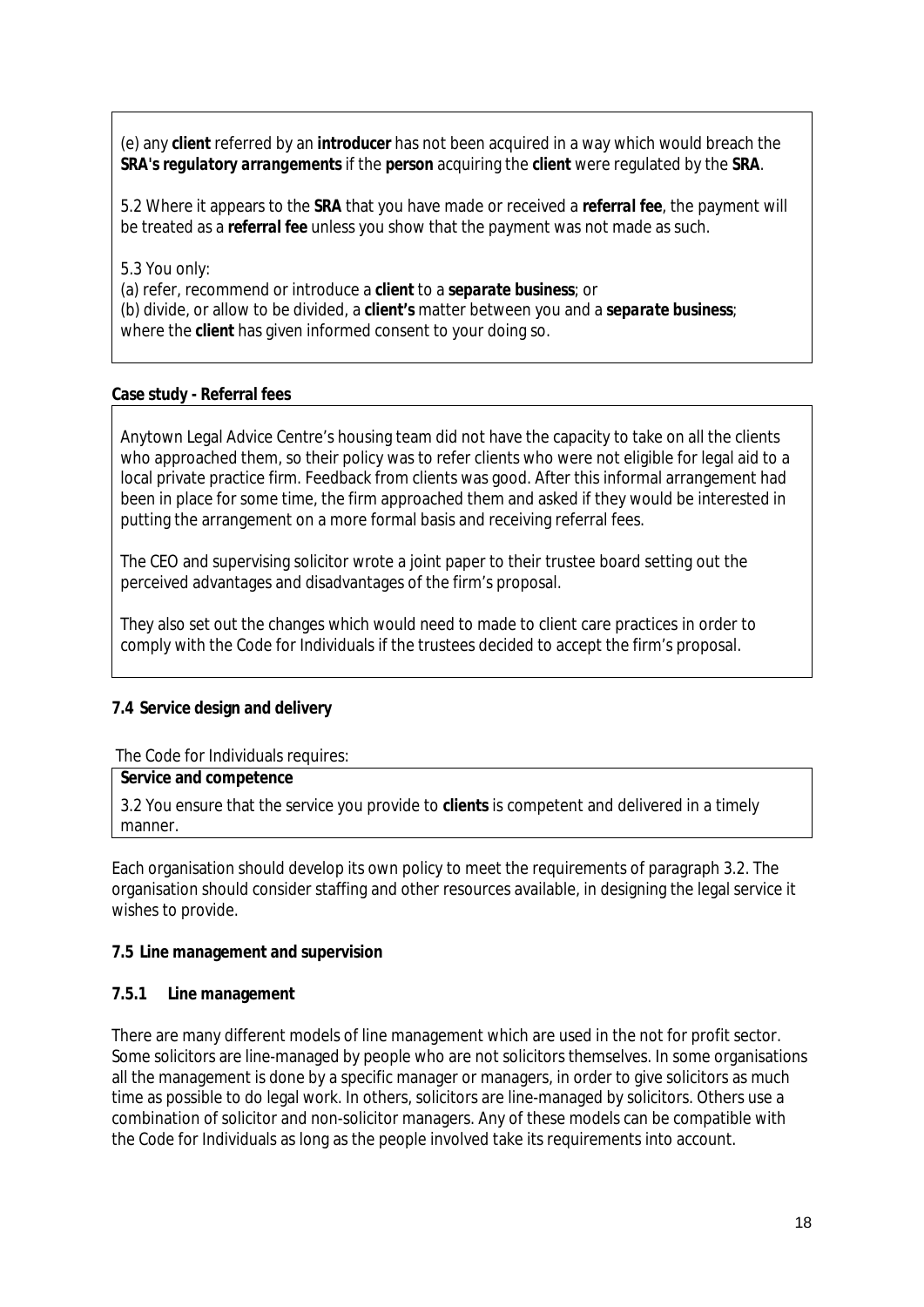Not for profit legal practices often appoint a solicitor with significant experience in practice as an authorised person to a Head of Legal Practice/Supervising Solicitor role (see section 7.1 above for more information). The role holder would typically work closely with the organisation's overall CEO or Director (where those roles are separate).

Much not for profit legal work is delivered in pro bono settings where solicitors may be delivering pro bono services as part of their paid employment or may be providing pro bono services in their own time. See section 8 below for more information about pro bono services.

## *7.5.2 Supervision of reserved legal activities*

Solicitors have specific responsibilities in respect of 'reserved legal activities' as defined in the Legal Services Act 2007 (see the glossary for the definition).

All admitted solicitors are authorised to conduct litigation by the SRA.

A solicitor is personally responsible for any litigation or advocacy undertaken under their supervision within their team or department. Paragraph 3.5 of the Code for Individuals states:

Where you supervise or manage others providing legal services: (a) you remain accountable for the work carried out through them; and (b) you effectively supervise work being done for clients.

Appropriate systems of supervision will vary according to the nature of the work and the way it is organised. It will depend on factors such as numbers of staff, volume of work undertaken, and the qualifications, knowledge and experience of those being supervised. In some situations, a solicitor should exercise close supervision of reserved legal activities, for example when working with trainees or colleagues new to the work. In other situations, they may be able to delegate to a much greater extent because the person carrying out the work has proven competence. See section 7.1 above for more information.

#### **7.5.3 Supervision of non-reserved legal activities, eg advice**

The Legal Services Act 2007 defines 'legal activities'; but these are not reserved to authorised persons such as solicitors. Legal Services Act 2007 Part 3(12)(3) defines legal activities as:

(3) In this Act "legal activity" means—

- (a) an activity which is a reserved legal activity within the meaning of this
- Act as originally enacted, and
- (b) any other activity which consists of one or both of the following—

(i) the provision of legal advice or assistance in connection with the application of the law or with any form of resolution of legal disputes;

(ii) the provision of representation in connection with any matter concerning the application of the law or any form of resolution of legal disputes.

This enables organisations providing general advice and legal advice to 'ring-fence' non-reserved advice, assistance and representation falling within the definition.

#### **Q&A – ring fencing supervision of advice**

Citizens Advice Anytown (CAA) provides a general advice and information service across a wide range of topics. In housing it provides general information and advice. It also has a solicitor who takes on some housing cases referred by the generalist advice service.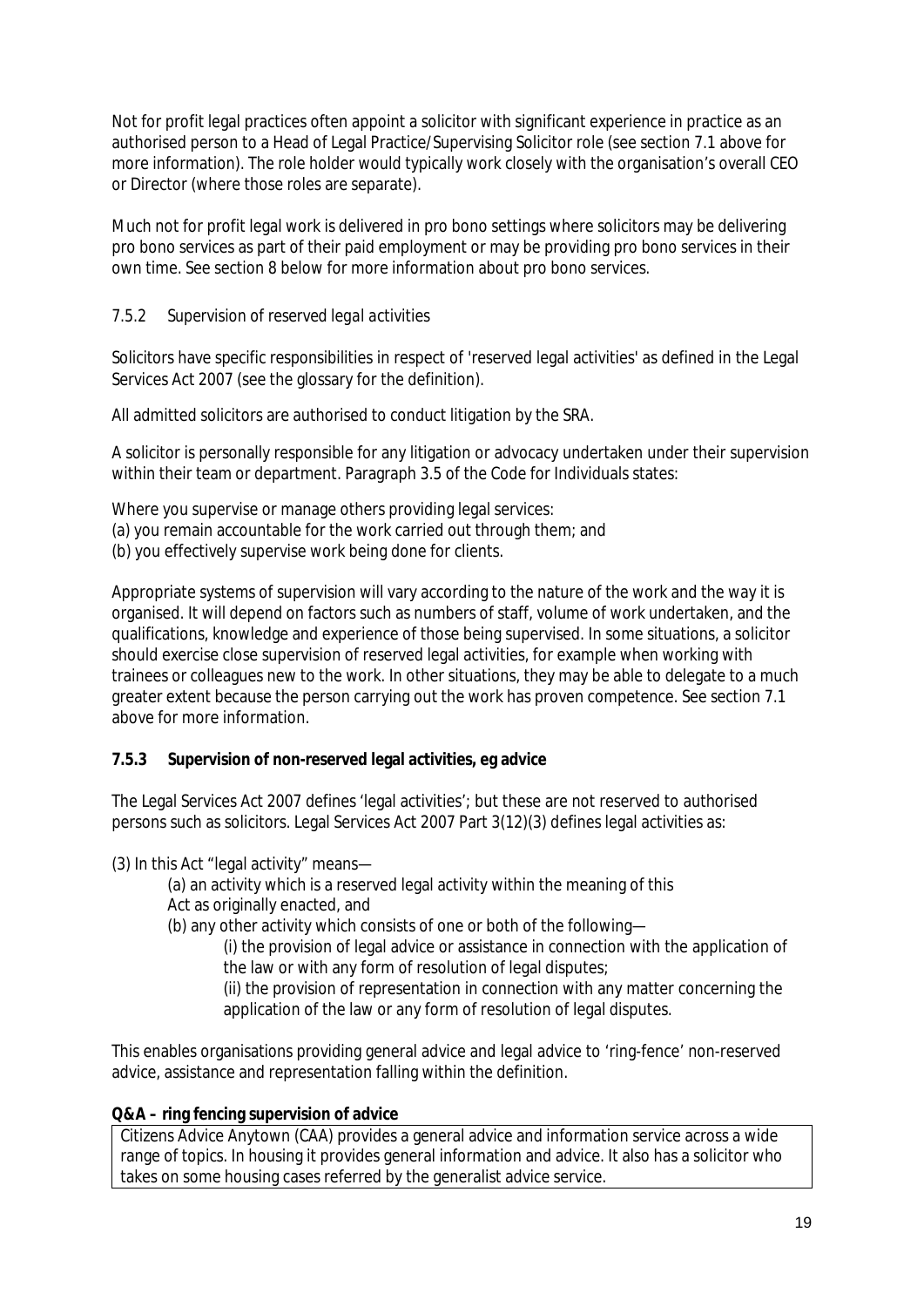Q - Does the solicitor have to supervise all the housing advice provided by CAA?

A – No. Up to the point the case is accepted by the solicitor, CAA's general supervision systems and procedures provide quality assurance. The solicitor only becomes responsible once they accept the case and a retainer is created with the client (and confirmed in the client care letter).

Q – Once the solicitor accepts the case, do they become responsible for all the advice provided by CAA? For example, if they are conducting a defence to possession proceedings, are they also responsible for the welfare benefits appeal which is being handled by CAA's welfare rights specialist?

A – No – the solicitor is only responsible for the advice provided by them or under their supervision. The scope of their responsibility is defined in the client care letter.

#### **7.6 Human resources issues**

A not for profit organisation's human resources policies and procedures will apply to any employed solicitors. Issues where there are additional considerations are shown below.

#### **7.6.1 Recruitment**

Not for profit organisations wishing to recruit a solicitor to practise as such, should ensure that they have a current practising certificate. They should also check disciplinary records on our website.

#### **7.6.2 Training and development**

Solicitors should be provided with training and development opportunities to enable them to maintain and develop competence as appropriate to their roles. They need to be able to make an [annual declaration t](http://www.sra.org.uk/solicitors/cpd/tool-kit/resources/annual-declaration.page)hat they have done so to us.

Similarly, under paragraph 3.6 of the Code for Individuals those working with solicitors need to be trained to an appropriate level of competence for their work. They also need to keep their understanding of legal, ethical and regulatory obligations up to date.

The Code for Individuals states:

#### **Service and competence**

3.3 You maintain your competence to carry out your role and keep your professional knowledge and skills up to date.

3.6 You ensure that the individuals you manage are competent to carry out their role, and keep their professional knowledge and skills, as well as understanding of their legal, ethical and regulatory obligations up to date.

#### **7.6.3 Solicitors without a practising certificate**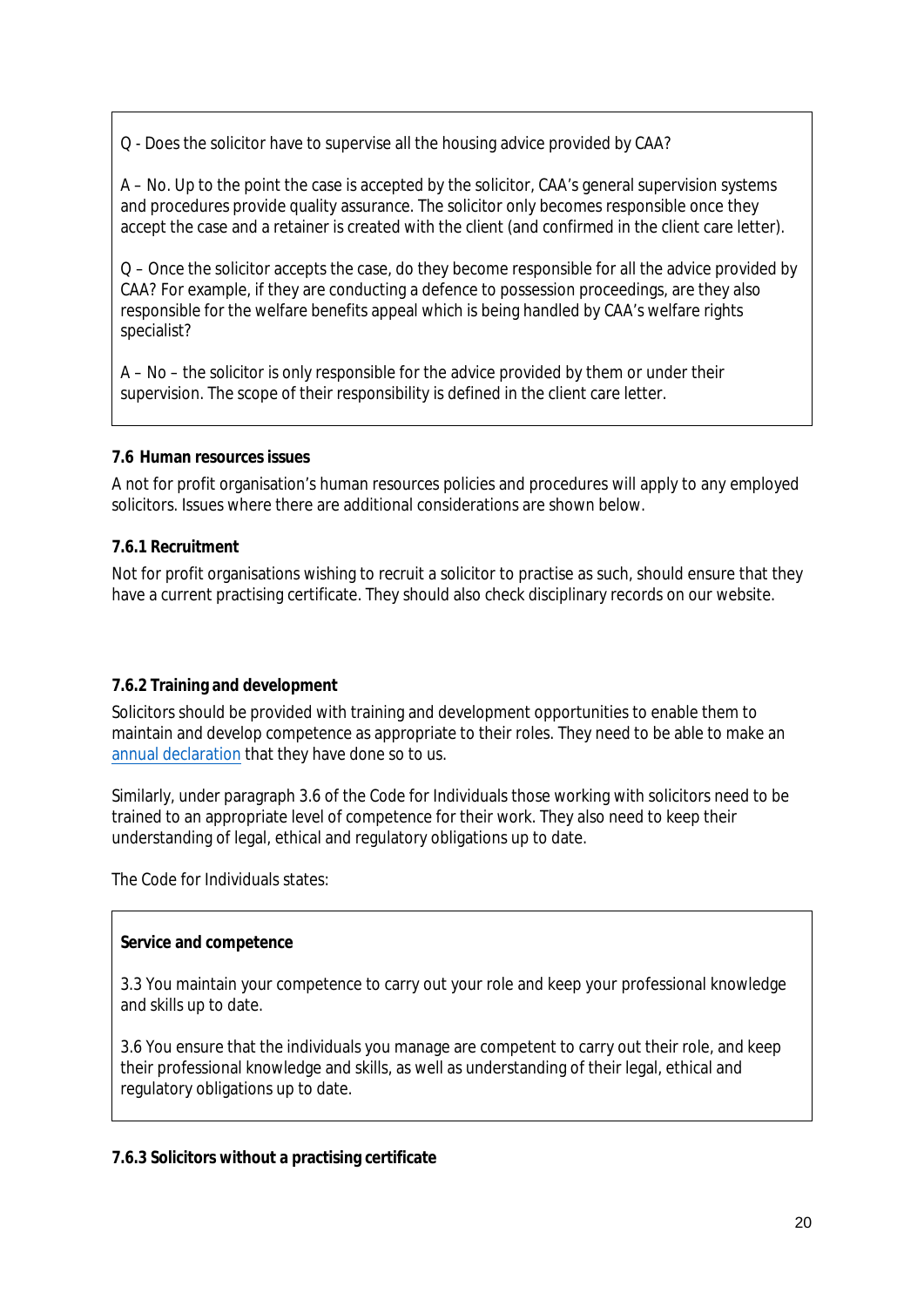Some organisations employ solicitors to provide advice in a general adviser role and not as a practising solicitor. In such situations, both the organisation and the solicitor need to ensure that they are not described/held out as a solicitor in speech, on headed paper /correspondence, or in any publicity (eg including any biographical details on a website or annual report). Further information can be found in ou[r guidance on whether you need a practising certificate.](https://www.sra.org.uk/solicitors/guidance/ethics-guidance/when-do-i-need-a-practising-certificate-/)

## **7.7 Reporting and accountability to the SRA**

Solicitors working in a not for profit environment should have systems and procedures to ensure that they are accountable to us. These arrangements are often managed by a solicitor with significant experience in practice as an authorised person, who has been appointed as Head of Legal Practice/Supervising Solicitor, working with the organisation's overall CEO or Director (where those roles are separate).

## **7.7.1 Annual returns**

Solicitors are responsible for completing and submitting an annual return to us about their continuing competence, as part of the practising certificate renewal process. This is often managed at an organisation-wide level and individual arrangements will vary. They will often involve the 'Supervising Solicitor', 'Head of Legal Practice' (or similar) role-holder as well as the overall organisation CEO or Director (where this role is separate). See section 7.1 above for more information.

## The Code for Individuals states:

#### 5.5 If you

5.5 If you are a *solicitor* who holds a practising certificate, an *REL* or *RFL*, you must complete and deliver to the *SRA* an annual return in the *prescribed* form.

## **7.7.1 Reporting problems and issues**

Not for profit organisations should also have systems and procedures for reporting problems and issues to us. They will often involve the 'Supervising Solicitor', 'Head of Legal Practice' (or similar) role-holder as well as the overall organisation CEO or Director (where this role is separate). See section 7.1 above for more information.

The Code for Individuals states:

## **Cooperation and accountability**

7.1 You keep up to date with and follow the law and regulation governing the way you work.

7.2 You are able to justify your decisions and actions in order to demonstrate compliance with your obligations under the *SRA's regulatory arrangements*.

7.3 You cooperate with the *SRA*, other regulators, ombudsmen, and those bodies with a role overseeing and supervising the delivery of, or investigating concerns in relation to, legal services.

7.4 You respond promptly to the *SRA* and:

(a) provide full and accurate explanations, information and documents in response to any request or requirement; and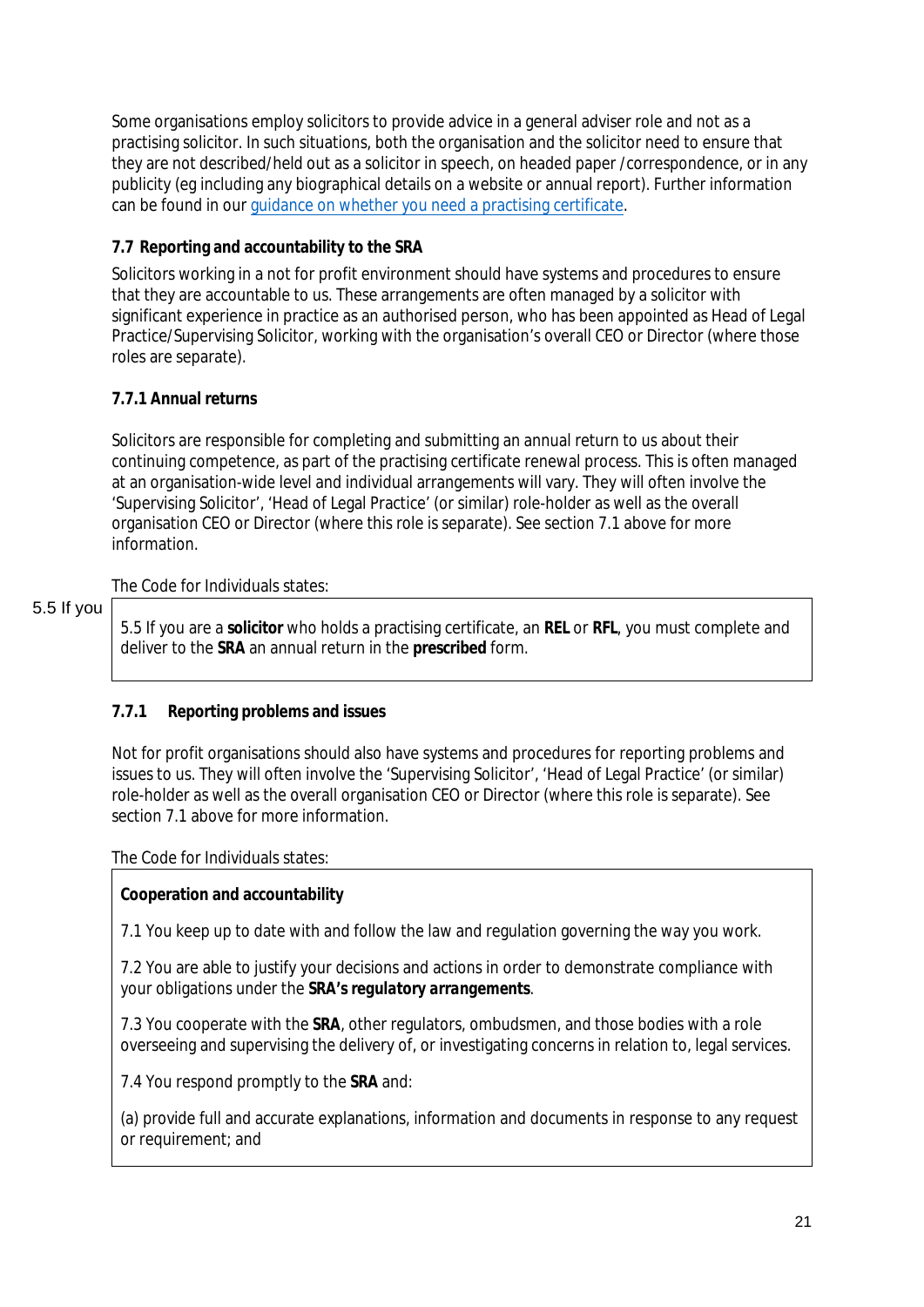(b) ensure that relevant information, which is held by you, or by third parties carrying out functions on your behalf which are critical to the delivery of your legal services, is available for inspection by the *SRA*.

7.5 You do not attempt to prevent anyone from providing information to the *SRA* or any other body exercising regulatory, supervisory, investigatory or prosecutory functions in the public interest.

7.6 You notify the *SRA* promptly if:

(a) you are subject to any criminal charge, conviction or caution, subject to the Rehabilitation of Offenders Act 1974;

(b) a *relevant insolvency event* occurs in relation to you; or

(c) if you become aware:

(i) of any material changes to information previously provided to the *SRA*, by you or on your behalf, about you or your practice, including any change to information recorded in the *register*; and

(ii) that information provided to the *SRA*, by you or on your behalf, about you or your practice is or may be false, misleading, incomplete or inaccurate.

7.7 You ensure that a prompt report is made to the *SRA*, or another *approved regulator*, as appropriate, of any serious breach of their *regulatory arrangements* by any *person* regulated by them (including you) of which you are aware. If requested to do so by the *SRA* you investigate whether there have been any serious breaches that should be reported to the *SRA*.

7.8 You act promptly to take any remedial action requested by the *SRA*.

7.9 You are honest and open with *clients* if things go wrong, and if a *client* suffers loss or harm as a result you put matters right (if possible) and explain fully and promptly what has happened and the likely impact. If requested to do so by the *SRA* you investigate whether anyone may have a claim against you, provide the *SRA* with a report on the outcome of your investigation, and notify relevant persons that they may have such a claim, accordingly.

#### **8 Pro bono**

Pro bono comes from the Latin phrase "pro bono publico" which means for the public good. There is no universally accepted definition of what is meant by "pro bono" legal work but it generally means the provision of legal services on a free basis to individuals, charities and community groups who cannot afford to pay for that advice or representation and where public and alternative means of funding are not available.

Many organisations have adopted the [pro bono protocol,](https://www.lawworks.org.uk/why-pro-bono/what-pro-bono/pro-bono-protocol) which was developed under the auspices of the Attorney General's Pro Bono Coordinating Committee and has been endorsed by the Law Society of England and Wales, Bar Council of England and Wales and Chartered Institute of Legal Executives.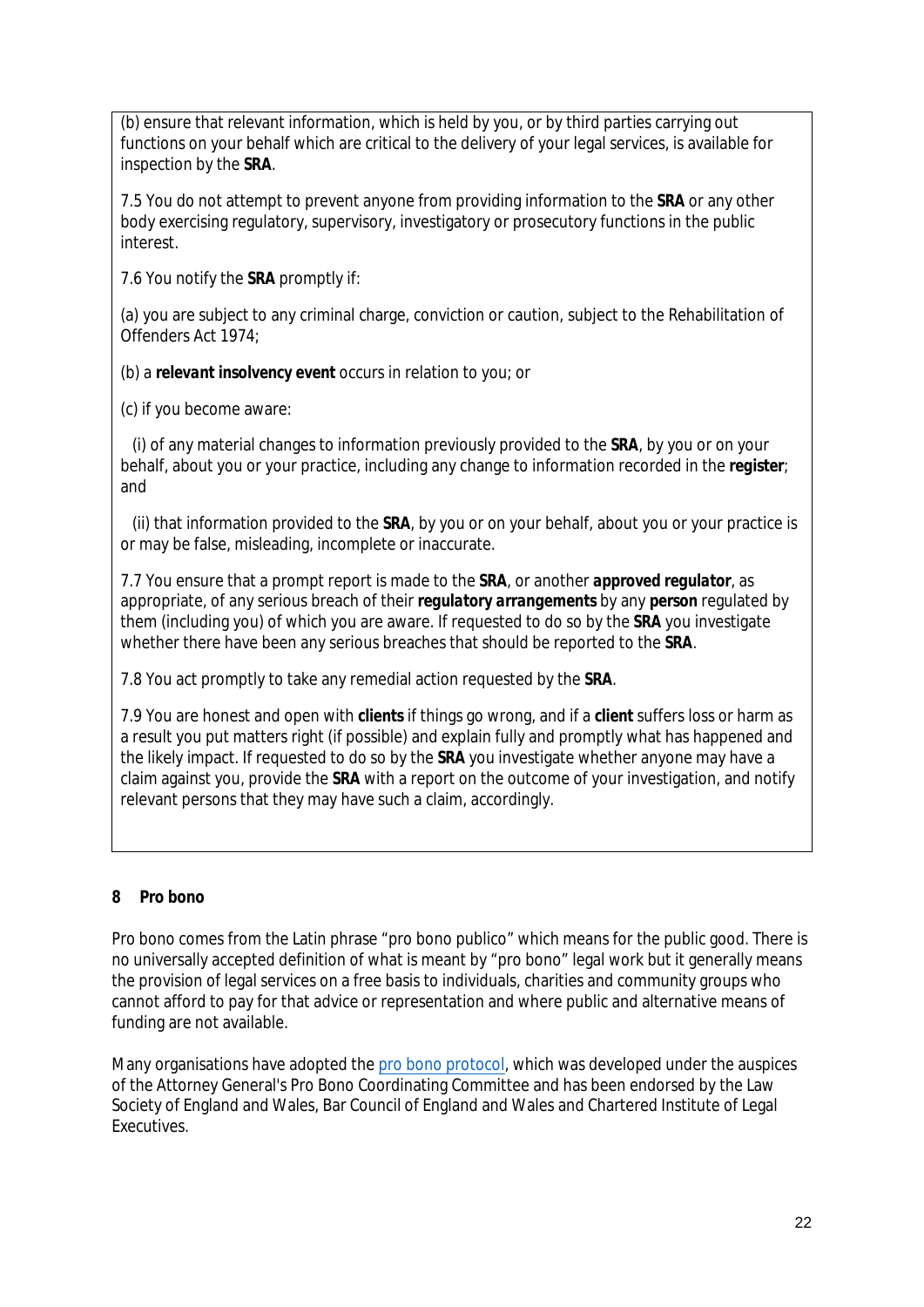There are many different pro bono clinics providing legal services to members of the public, eg in Law Centres, at local Citizens Advice offices, in Universities and medical settings. Some provide oneoff advice and others provide casework.

Pro bono services are delivered through a wide variety of models including; individual lawyers offering their services to or through a local advice agency on an ad hoc basis, regular clinics provided by a firm or panel of lawyers, delivered in community or university settings, and substantial pro bono programmes delivered by the largest law firms.

## **8.1 Changes under the Code for Individuals**

The SRA Practice Framework Rules 2011 had implications for the type of legal work a solicitor could provide 'pro bono', depending on whether they were employed in-house or were in a regulated practice. See the Law Society's Pro Bono Manual November 2016 and LawWorks 'Clinics: Practice guidance for volunteer solicitors' June 2018 for more information about the position under the 2011 Handbook.

The approach in the AIRs is completely different. The regulatory framework for solicitors is more streamlined and less prescriptive; there are no longer special rules that apply to in-house solicitors or pro bono work. However, solicitors who are employed outside the not for profit sector by bodies that are not authorised under the Legal Services Act 2007 should consider section 15 of the Legal Services Act 2007, if they wish to carry on reserved legal activities when delivering pro bono services. See our guidance on [whether your employer needs to be authorised by an approved regulator](http://www.sra.org.uk/solicitors/code-of-conduct/guidance/guidance/Does-my-employer-need-to-be-authorised-by-an-approved-regulator-.page) for more information.

Solicitors can choose to practise in different situations, so you could be an employee of a regulated practice in your 'day job' and practise as an SRA-regulated freelance solicitor when providing pro bono services. If you do so, different rules would apply, see below.

## **8.2 The Authorisation of Individuals Regulations (AIRs)**

The SRA Standards and Regulations include the AIRs. Among other things, they set out what solicitors are authorised to do, including as volunteers.

Regulation 9 of the AIRS authorises solicitors to carry on reserved legal activities. Beyond the conditions set out in regulation 9 in relation to certain areas of work, there are no longer restrictions on the way that solicitors may practise, for example, solicitors working in private practice or inhouse may also practise in the capacity as a volunteer on behalf of not for profit bodies, such as free legal advice centres, undertaking both reserved and non-reserved activity. However, the AIRs only deal with the position of the individual and not the position of the entity. Employers of solicitors will still need to consider their position under the Legal Services Act 2007. See section 8.1 above for more information.

Regulation 10 of the AIRs sets out the ways in which solicitors may practise on their own, namely:

- by having their practice authorised as a recognised sole practice
- by having a practice that consists entirely of carrying on activities that are non-reserved legal activities
- under regulation 10.2(b), which sets out the circumstances in which a solicitor may practise on their own and carry on reserved legal activities including: having adequate and appropriate PII and being engaged directly by the client.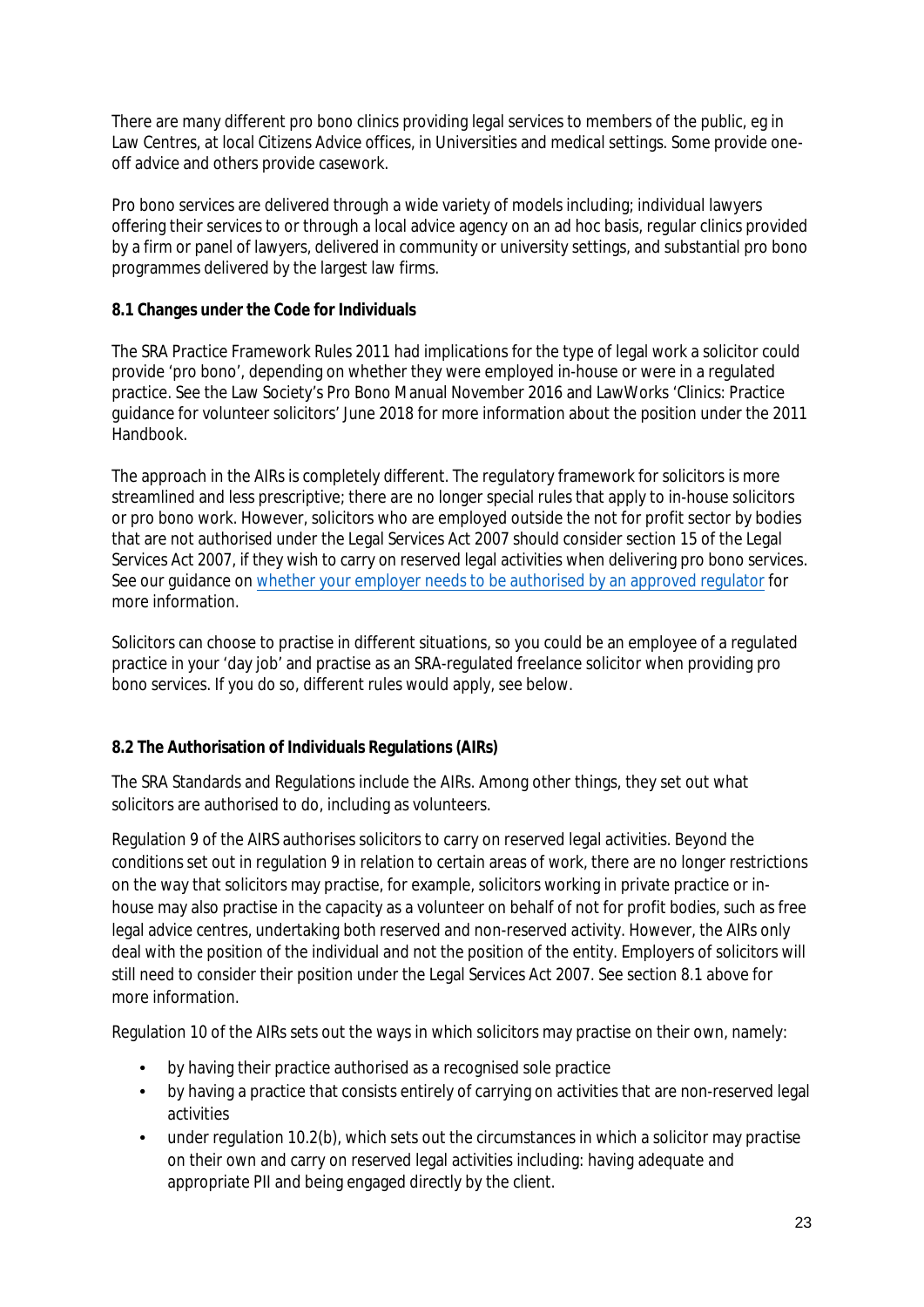#### **Non-reserved legal activities**

Solicitors can provide non-reserved legal activities pro bono under regulation 10.2(a) of the AIRs, whether their mainstream practice is in-house, as the owner/manager of a legal practice, an employee of a legal practice or as a sole practitioner. However, they will need to notify us that they are practising in this way.

## **Reserved legal activities**

If you wish to provide reserved legal activities pro bono, you could do so through your mainstream practice, or you could do so by meeting the requirements set out at 10.2(b) of the AIRs. If you are an employed solicitor and wish to carry on reserved legal activities when providing pro bono services, you should consider our [guidance.](http://www.sra.org.uk/solicitors/code-of-conduct/guidance/guidance/Does-my-employer-need-to-be-authorised-by-an-approved-regulator-.page)

## **Pro bono reserved legal activities – case study – solicitors employed by authorised bodies**

Amita Shah is employed by ABC solicitors, which is authorised by the SRA. They have adopted a pro bono policy and actively encourage their solicitors to volunteer by providing legal services at the local foodbank, which does not employ any solicitors. Any pro bono reserved work is covered by ABC solicitors LLP's supervision, PII and complaints procedures.

Michael Adebayo is employed by DEF solicitors, which is authorised by the SRA. They do not have a pro bono policy; but Michael is keen to join his friend Amita at the foodbank. If Michael wants to carry on reserved legal services, he can do so alone under 10.2(b) of the AIRs. Under this rule, he will need to: notify the SRA that he will also be practising on his own; do so in his own name, not that of his firm, and arrange PII (see 10.2(b) of the AIRs for full requirements).

#### **Pro bono reserved legal activities – case study – solicitors employed by organisations which are not authorised by the SRA**

Felicity Brown works in the legal department of a construction company, which is not authorised by the SRA. She wants to do pro bono legal work that includes some reserved legal activity for those members of the public that contact a particular charity

If Felicity is clearly providing this service on behalf of the charity (for example it is a law clinic) then this charity will be a not-for-profit body covered by the transitional arrangements in the Legal Services Act 2007 and they will need to take out and maintain insurance that provides adequate and appropriate cover.

However, if the service is not being provided on behalf of the charity itself, then if Felicity wants to include reserved legal services she will need to meet the requirements of 10(2)(b) of the AIRs, including the requirement to be qualified for three years and to have adequate and appropriate insurance. She will need to notify us that she is practising this way. Felicity should also consider [the guidan](http://www.sra.org.uk/solicitors/code-of-conduct/guidance/guidance/Does-my-employer-need-to-be-authorised-by-an-approved-regulator-.page)ce on section 15 of the Legal Services Act and be clear that she is providing the services on her own behalf and not that of her unauthorised employer.

#### **8.3 Checklist for solicitors delivering pro bono**

• Professional Indemnity Insurance (see below for more information)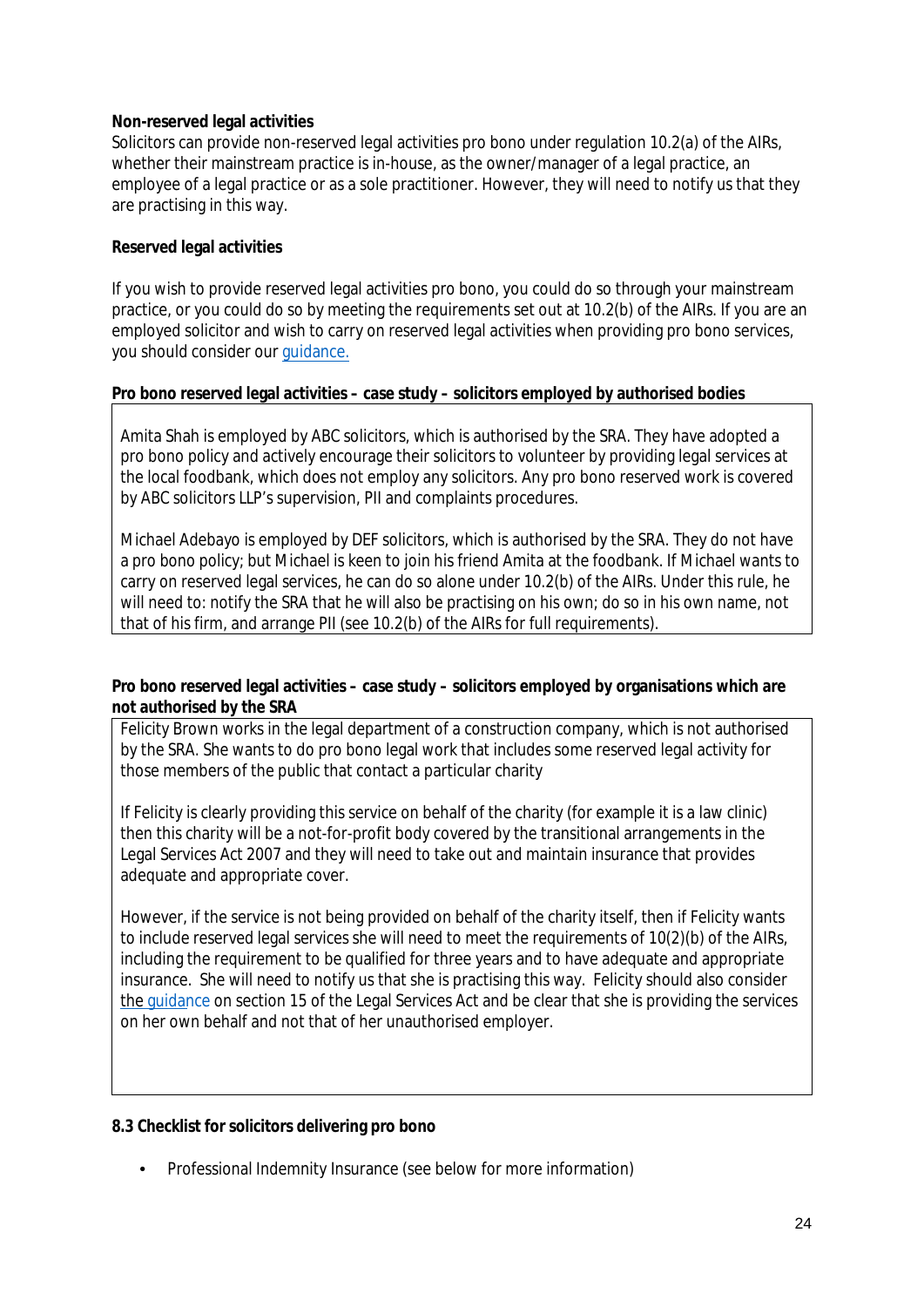- Supervision
- Conflict checks
- Letter of engagement (see section 5 above for more information)
- Complaints procedure
- File closing, storage and retrieval arrangements

## **8.3.1 Professional Indemnity Insurance**

There are several options to ensure that pro bono services have suitable professional indemnity insurance in place (see section 3 above for more information about professional indemnity insurance).

- It may be covered by the general PII policy held by the firm of solicitors managing the pro bono service.
- It may be covered by the general PII policy held by the organisation hosting the pro bono service.
- It may be covered on a PII policy held by an in-house team or department specifically to cover their pro bono activities.
- It may be covered by the general PII policy held by a regulated sole practitioner.
- It may be covered by the general PII policy held by the self-employed solicitor/REL.
- LawWorks may be able to identify suitable PII cover for members.

## **8.3.2 Supervision**

There are several options to ensure that pro bono services have suitable supervision arrangements in place (see sections 7.5.2 and 7.5.3 above for more information about supervision).

- It may be provided by the firm of solicitors managing the pro bono service.
- It may be provided by the organisation hosting the pro bono service.
- It may be provided by an in-house team or department providing the pro bono service.
- It may be provided by a regulated sole practitioner providing the pro bono service who is self-supervising.
- It may be provided by the self-employed solicitor/REL providing the pro bono service who is self-supervising.

## **8.3.3 Complaints**

There are several options to ensure that pro bono services have suitable complaints procedures in place (see section 6 above for more information about complaints). It

may also be appropriate to include the name of the pro bono partner or director, or local pro bono coordinator as a point of contact if clients want to raise any issues or complaints.

- They may be handled by the firm of solicitors managing the pro bono service.
- They may be handled by the organisation hosting the pro bono service.
- They may be handled by an in-house team or department providing the pro bono service.
- They may be handled by a regulated sole practitioner providing the pro bono service.
- They may be handled by the self-employed solicitor/REL providing the pro bono service who is self-supervising.

## **8.3.4 Other sources of useful information about pro bono**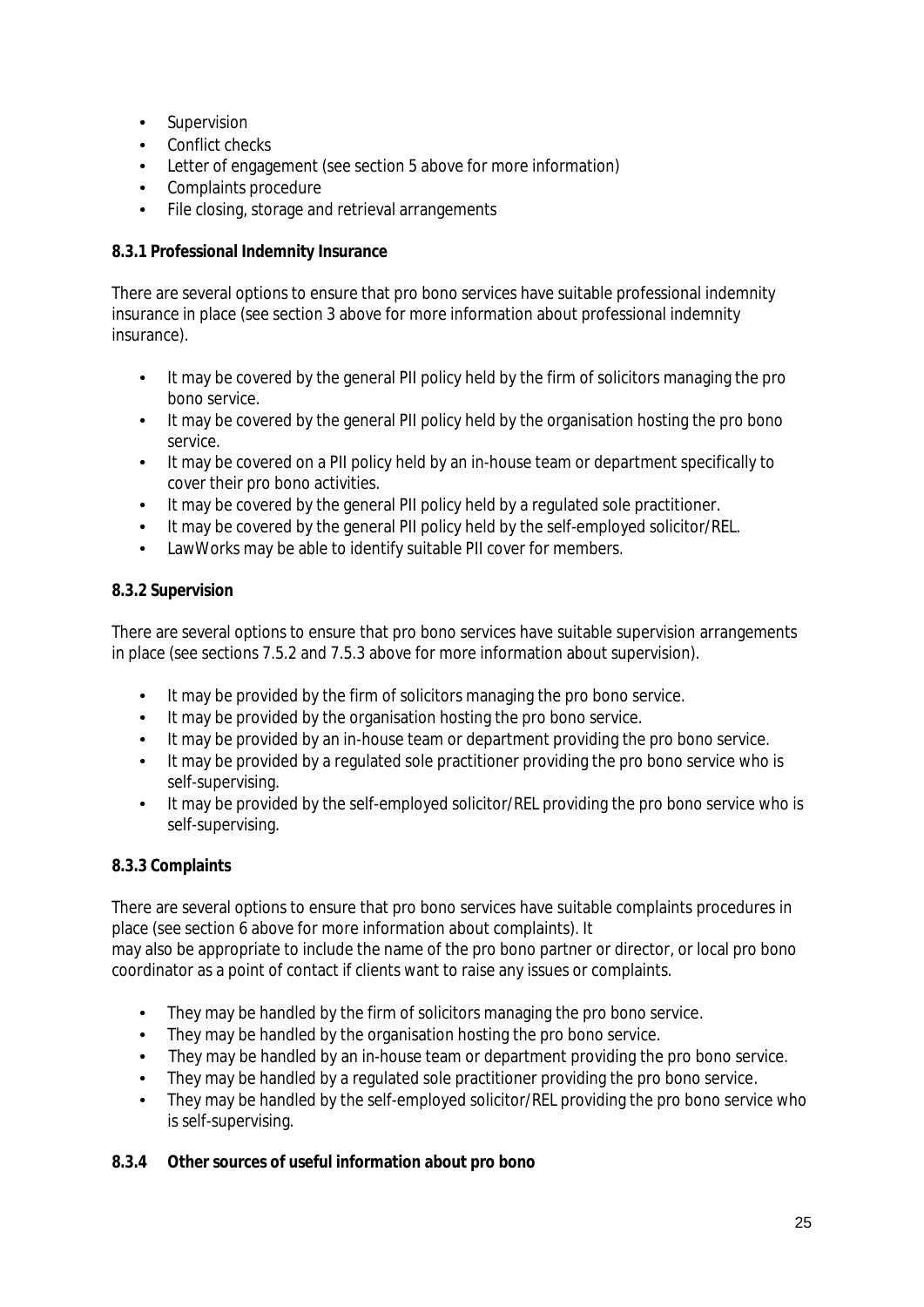The Law [Society's](http://www.lawsociety.org.uk/support-services/practice-management/pro-bono/pro-bono-manual/) Pro Bono Manual contains information and advice about pro bono models and issues. You may wish to refer to it when adapting the examples below to your situation.

[LawWorks i](https://www.lawworks.org.uk/)s a charity working in England and Wales to connect volunteer lawyers with people in need of legal advice, who are not eligible for legal aid and cannot afford to pay and with the not for profit organisations that support them. It provides resources and training to support pro bono clinics.

#### **Annex 1 - Checklist for client care letters**

This checklist gives a list of the requirements in paragraph 8 of the Code for Individuals which are relevant to 'client care' letters.

| What you need to include                                                                             | <b>Code for Individuals reference</b>                                                                                                                                                                                                                                                                                                                                                                                                                                                                                                             |
|------------------------------------------------------------------------------------------------------|---------------------------------------------------------------------------------------------------------------------------------------------------------------------------------------------------------------------------------------------------------------------------------------------------------------------------------------------------------------------------------------------------------------------------------------------------------------------------------------------------------------------------------------------------|
| Information about the complaints handling<br>procedure operated by the organisation                  | 8.2                                                                                                                                                                                                                                                                                                                                                                                                                                                                                                                                               |
| Clients' right to complain about your services<br>and charges                                        | 8.3(a)                                                                                                                                                                                                                                                                                                                                                                                                                                                                                                                                            |
| How a complaint can be made and to whom                                                              | 8.3(b)                                                                                                                                                                                                                                                                                                                                                                                                                                                                                                                                            |
| Any right to make a complaint to the Legal<br>Ombudsman and when they can make any such<br>complaint | 8.3(c)                                                                                                                                                                                                                                                                                                                                                                                                                                                                                                                                            |
| Explanation of which activities will be carried<br>out by you, as an authorised person               | 8.10(a)                                                                                                                                                                                                                                                                                                                                                                                                                                                                                                                                           |
| <b>Explanation of which services are regulated by</b><br>an approved regulator                       | 8.10(b)                                                                                                                                                                                                                                                                                                                                                                                                                                                                                                                                           |
| Ensure clients understand the regulatory<br>protections available to them                            | 5.6; 8.11<br>Examples of regulatory protections are shown<br>below:<br><b>Information about professional</b><br>$\bullet$<br>indemnity insurance cover<br>Right to complain to the SRA<br>$\bullet$<br>Right to complain to the ICO, along<br>$\bullet$<br>with information about how clients'<br>personal data may be processed<br>Right to use any other available<br>$\bullet$<br>regulatory redress scheme, eg OISC,<br><b>FCA</b><br>Right to object to a bill under Part III of<br>$\bullet$<br>the Solicitors Act 1974 where<br>applicable |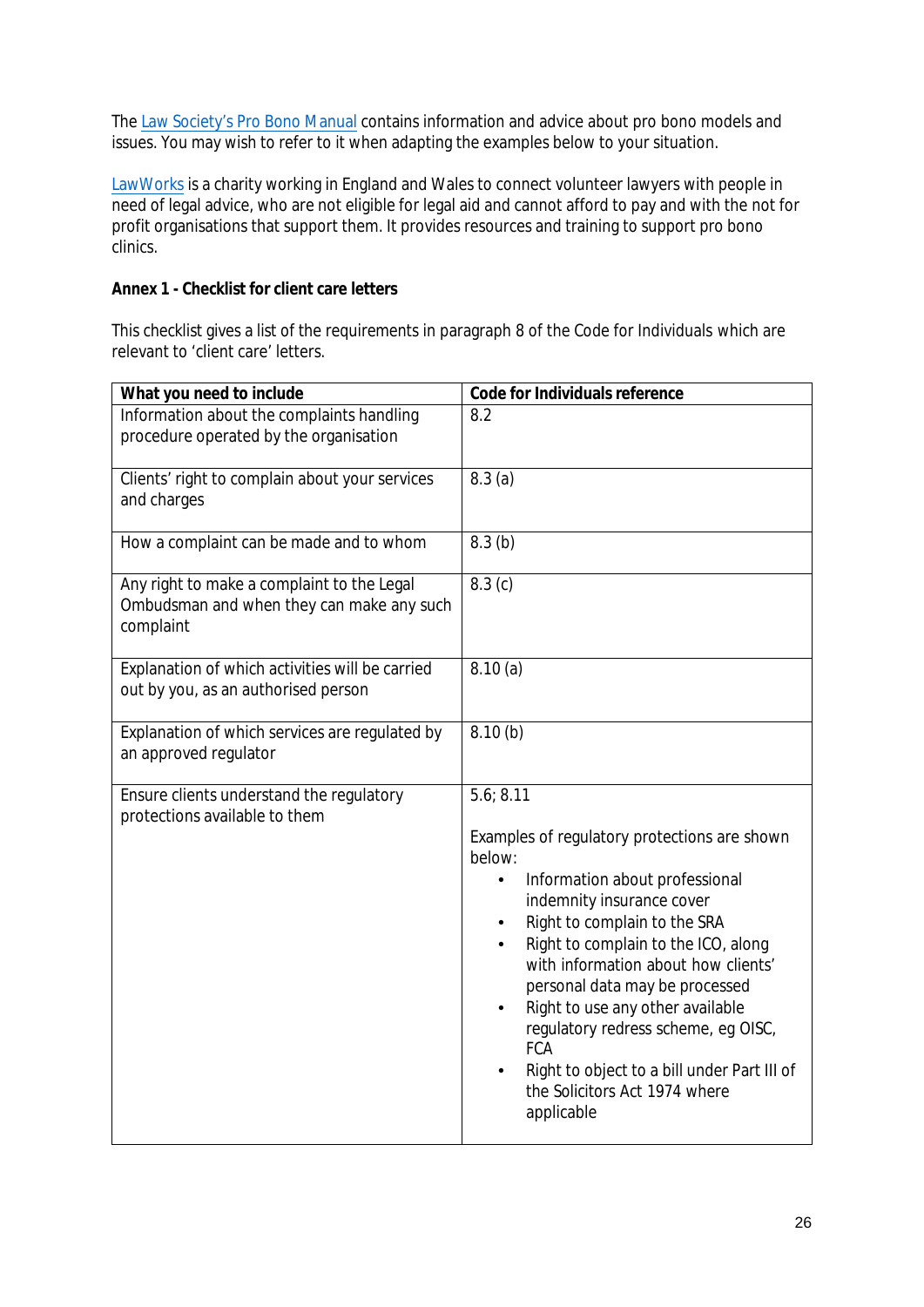#### **Annex 2 - Client care letter sample paragraphs**

You may want to consider the following example paragraphs when drafting your own 'client care' letters. The examples are based on some typical ways of working in:

- Legal services such as Law Centres
- Specialist legal service within a generalist advice agency such as an AdviceUK or Citizens Advice local office
- Pro bono service

However, you may do things differently and should take that into account.

You do not have to use this wording or order of paragraphs below. The way you draft your own 'client care' letter is up to you.

You may need to provide additional information due to other factors, such as membership of a network, being accredited to an external quality standard or because you offer a particular type of funding, such as legal aid.

## **Not for profit legal service – example wording**

The examples below could be used by a Law Centre or specialist legal service where all work is delivered by a regulated individual or under their supervision. Elements of the Code are shown on the left and sample wording on the right. You will need to ensure that you have text in your client care letters which meets all the requirements, whether you decide to use these examples or prefer to use your own wording.

| Sample wording which relates to the requirement                    |
|--------------------------------------------------------------------|
| We hope you will be happy with the service you receive but if you  |
| have any concerns, please raise them with me in the first instance |
| so that we can resolve them. If you would prefer to raise a        |
| problem with someone else, please contact [insert details eg Law   |
| <b>Centre Director].</b>                                           |
|                                                                    |
| If you charge for services:                                        |
| We hope you will be happy with the service you receive but if you  |
| have any concerns about the service or charges please raise them   |
| with me in the first instance so that we can resolve them. If you  |
| would prefer to raise a problem with someone else, please contact  |
| [insert details eg Law Centre Director].                           |
|                                                                    |
| <b>Covered above and below.</b>                                    |
| We want to give you the best possible service. However, if at any  |
| point you become unhappy or concerned about the service we         |
| have provided then you should inform us immediately, so that we    |
|                                                                    |
|                                                                    |
| can do our best to resolve the problem.                            |
|                                                                    |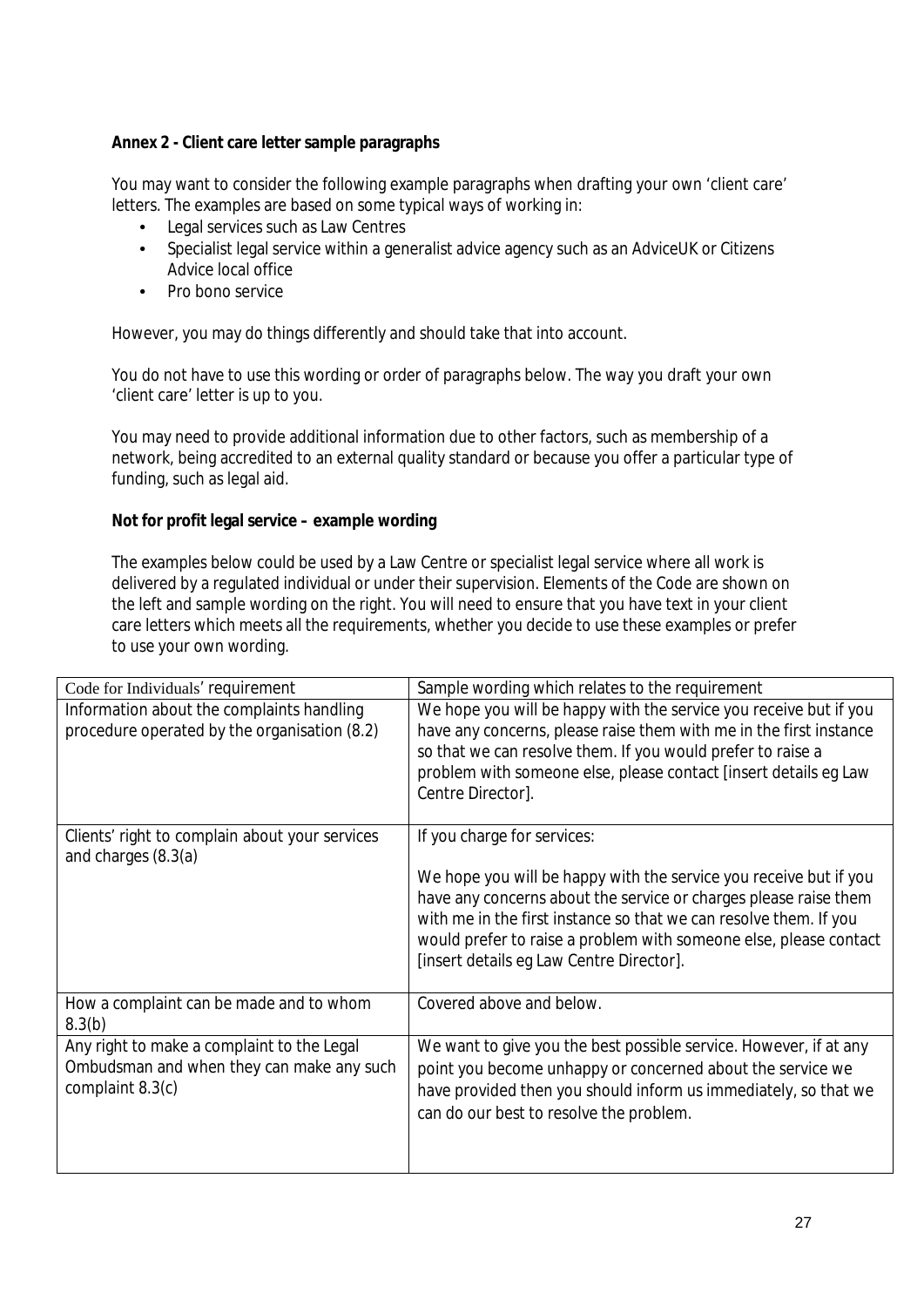|                                                 | In the first instance it may be helpful to contact the person who is  |
|-------------------------------------------------|-----------------------------------------------------------------------|
|                                                 | working on your case to discuss your concerns and we will do our      |
|                                                 | best to resolve any issues at this stage. If you would like to make a |
|                                                 | formal complaint, then you can read our full complaints procedure     |
|                                                 | here. [eg insert link to the complaints procedure on your website]    |
|                                                 | Making a complaint will not affect how we handle your case.           |
|                                                 |                                                                       |
|                                                 | The Legal Ombudsman could also help you if you are not happy          |
|                                                 | with your solicitor's work or service and need to put things right.   |
|                                                 | This could include things like:                                       |
|                                                 |                                                                       |
|                                                 | Not replying to your emails, letters or calls.<br>٠                   |
|                                                 | Losing your documents or giving you unclear advice.                   |
|                                                 | Charging you an amount you are not happy with.                        |
|                                                 | Not explaining issues properly so you do not understand               |
|                                                 |                                                                       |
|                                                 | The Legal Ombudsman can help you if we are unable to resolve          |
|                                                 | your complaint ourselves. They will look at your complaint            |
|                                                 | independently and it will not affect how we handle your case.         |
|                                                 |                                                                       |
|                                                 | Before accepting a complaint for investigation, the Legal             |
|                                                 | Ombudsman will check that you have tried to resolve your              |
|                                                 | complaint with us first. If you have, then you must take your         |
|                                                 | complaint to the Legal Ombudsman:                                     |
|                                                 |                                                                       |
|                                                 | Within six months of receiving a final response to your               |
|                                                 | complaint                                                             |
|                                                 | and                                                                   |
|                                                 | No more than six years from the date of act/omission; or<br>٠         |
|                                                 | No more than three years from when you should<br>$\bullet$            |
|                                                 | reasonably have known there was cause for complaint.                  |
|                                                 |                                                                       |
|                                                 | If you would like more information about the Legal Ombudsman,         |
|                                                 | please contact them. Contact details:                                 |
|                                                 | Visit: www.legalombudsman.org.uk                                      |
|                                                 | Call: 0300 555 0333 between 9.00 - 17.00.                             |
|                                                 | Email: enquiries@legalombudsman.org.uk                                |
|                                                 | Legal Ombudsman PO Box 6806, Wolverhampton, WV1 9WJ                   |
|                                                 |                                                                       |
|                                                 |                                                                       |
| Explanation of which activities will be carried | I am a solicitor and so authorised to practise and regulated by the   |
| out by you, as an authorised person             | Solicitors Regulation Authority (SRA). I will be advising             |
| 8.10(a)                                         | you/conducting your case.                                             |
|                                                 | or                                                                    |
|                                                 | I am a caseworker. My work will be supervised by [insert name]        |
|                                                 | who is a solicitor and so authorised to practise and regulated by     |
|                                                 | the Solicitors Regulation Authority (SRA).                            |
|                                                 |                                                                       |
| Explaining which services are regulated by an   | All legal work at the Law Centre is conducted and/or supervised by    |
| approved regulator 8.10(b)                      | a solicitor authorised and regulated by the SRA.                      |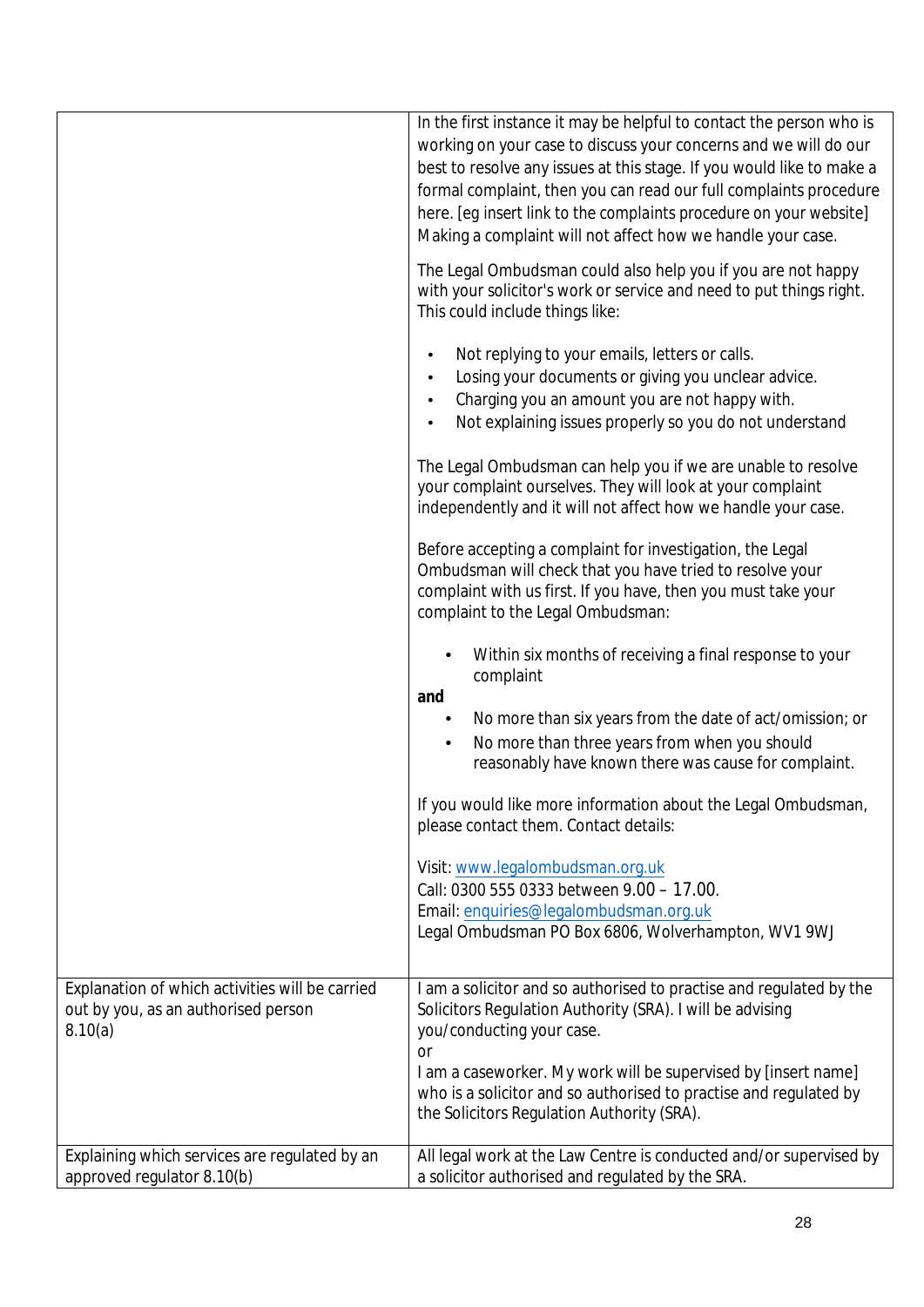| Ensure clients understand the regulatory                                                             |                                                                                                                                                                                                                                                                      |
|------------------------------------------------------------------------------------------------------|----------------------------------------------------------------------------------------------------------------------------------------------------------------------------------------------------------------------------------------------------------------------|
| protections available to them (5,6; 8.11):                                                           |                                                                                                                                                                                                                                                                      |
| <b>Information about professional</b><br>$\bullet$                                                   | We have professional indemnity insurance cover to the level of                                                                                                                                                                                                       |
| indemnity insurance cover                                                                            | £xx. Our insurers are [insert details].                                                                                                                                                                                                                              |
|                                                                                                      |                                                                                                                                                                                                                                                                      |
| Right to complain to the SRA                                                                         | The Solicitors Regulation Authority could also help you if you are<br>concerned about our behaviour. This could be for things like<br>dishonesty, taking or losing your money or treating you unfairly<br>because of your age, a disability or other characteristic. |
|                                                                                                      | You can raise your concerns with the Solicitors Regulation<br>Authority via the website or by calling 0370 606 2555.                                                                                                                                                 |
| Right to complain to the ICO                                                                         | If you are unhappy about the way we manage your personal<br>information you have a right to object to the Information<br>Commissioner, Wycliffe House, Water Lane, Wilmslow, Cheshire<br>SK9 5AF (Tel: 0303 123 1113). https://ico.org.uk/make-a-complaint/          |
|                                                                                                      | You may also be able to raise any complaint with [insert details of<br>any other available regulatory redress scheme].                                                                                                                                               |
| Right to use any other available<br>regulatory redress scheme (eg OISC,<br>FCA)                      | If you have a complaint about our charges you may also have the<br>right to object to the bill by applying to the court for an assessment                                                                                                                            |
| Right to object to a bill under Part III of<br>$\bullet$<br>the Solicitors Act 1974 where applicable | of the bill under Part III of the Solicitors Act 1974 (although there<br>may be circumstances where you may be liable for costs in the event<br>that any such application is unsuccessful).                                                                          |
| Information about the SRA Compensation Fund                                                          | If a solicitor fails to account to you for your money or is dishonest<br>and you have suffered loss as a result you may be able to claim on<br>the SRA Compensation Fund.                                                                                            |

#### **Not for profit legal service/general advice agency – example wording**

The examples below could be used by a local Citizens Advice service or an advice agency where some work is work is delivered by a regulated individual or under their supervision; but the organisation also delivers information/general advice which has separate quality procedures, not involving their solicitor(s). Elements of the Code are shown on the left and sample wording on the right. You will need to ensure that you have text in your client care letters which meets all the requirements, whether you decide to use these examples or prefer to use your own wording. The difference between this and the table above is the explanation of the services which are regulated by an approved regulator.

See also section 7 above for more information about supervision.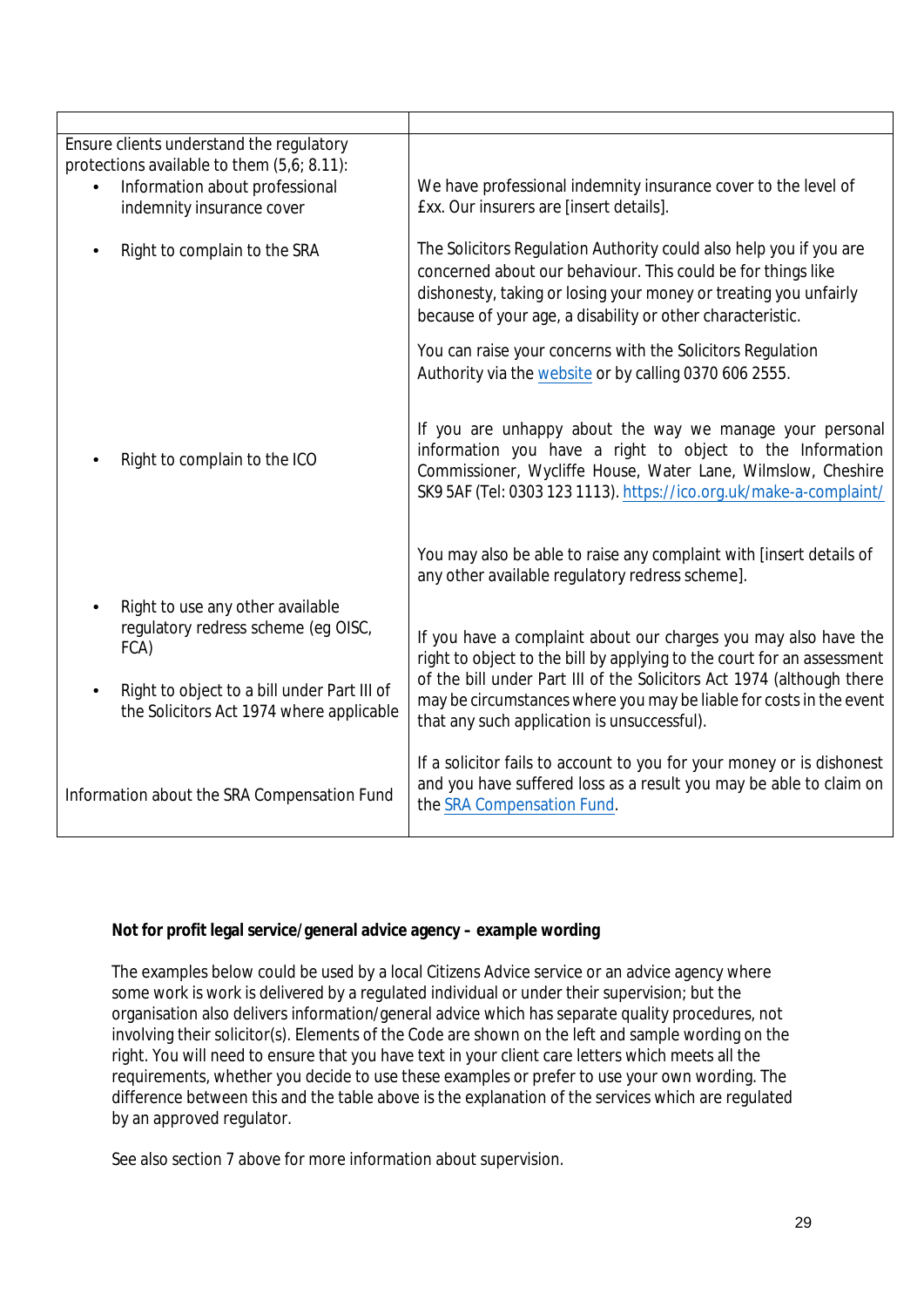| <b>Code for Individuals' requirement</b>          | Sample wording which relates to the requirement                                                                                       |
|---------------------------------------------------|---------------------------------------------------------------------------------------------------------------------------------------|
| Information about the complaints handling         | We hope you will be happy with the service you receive but if you                                                                     |
| procedure operated by the organisation (8.2)      | have any concerns, please raise them with me in the first instance                                                                    |
|                                                   | so that we can resolve them. If you would prefer to raise a                                                                           |
|                                                   | problem with someone else, please contact [insert details eg                                                                          |
|                                                   | CEO/Director].                                                                                                                        |
| Clients' right to complain about your services    | If you charge for services:                                                                                                           |
| and charges 8.3(a)                                |                                                                                                                                       |
|                                                   | We hope you will be happy with the service you receive but if you                                                                     |
|                                                   | have any concerns about the service or charges please raise them<br>with me in the first instance so that we can resolve them. If you |
|                                                   | would prefer to raise a problem with someone else, please contact                                                                     |
|                                                   | [insert details eg CEO/Director].                                                                                                     |
|                                                   |                                                                                                                                       |
| How a complaint can be made and to whom<br>8.3(b) | Covered above and below.                                                                                                              |
| Any right to make a complaint to the Legal        | We want to give you the best possible service. However, if at any                                                                     |
| Ombudsman and when they can make any such         | point you become unhappy or concerned about the service, we                                                                           |
| complaint 8.3(c)                                  | have provided then you should inform us immediately, so that we                                                                       |
|                                                   | can do our best to resolve the problem.                                                                                               |
|                                                   | In the first instance it may be helpful to contact the person who is                                                                  |
|                                                   | working on your case to discuss your concerns and we will do our                                                                      |
|                                                   | best to resolve any issues at this stage. If you would like to make a                                                                 |
|                                                   | formal complaint, then you can read our full complaints procedure                                                                     |
|                                                   | here. [eg insert link to the complaint's procedure on your website]                                                                   |
|                                                   | Making a complaint will not affect how we handle your case.                                                                           |
|                                                   | The Legal Ombudsman could also help you if you are not happy                                                                          |
|                                                   | with your solicitor's work or service and need to put things right.                                                                   |
|                                                   | This could include things like:                                                                                                       |
|                                                   | Not replying to your emails, letters or calls.                                                                                        |
|                                                   | Losing your documents or giving you unclear advice.                                                                                   |
|                                                   | Charging you an amount you are not happy with.                                                                                        |
|                                                   | Not explaining issues properly so you do not understand                                                                               |
|                                                   | The Legal Ombudsman can help you if we are unable to resolve                                                                          |
|                                                   | your complaint ourselves. They will look at your complaint                                                                            |
|                                                   | independently and it will not affect how we handle your case.                                                                         |
|                                                   | Before accepting a complaint for investigation, the Legal                                                                             |
|                                                   | Ombudsman will check that you have tried to resolve your                                                                              |
|                                                   | complaint with us first. If you have, then you must take your                                                                         |
|                                                   | complaint to the Legal Ombudsman:                                                                                                     |
|                                                   |                                                                                                                                       |
|                                                   | Within six months of receiving a final response to your<br>complaint                                                                  |
|                                                   | and                                                                                                                                   |
|                                                   | No more than six years from the date of act/omission; or                                                                              |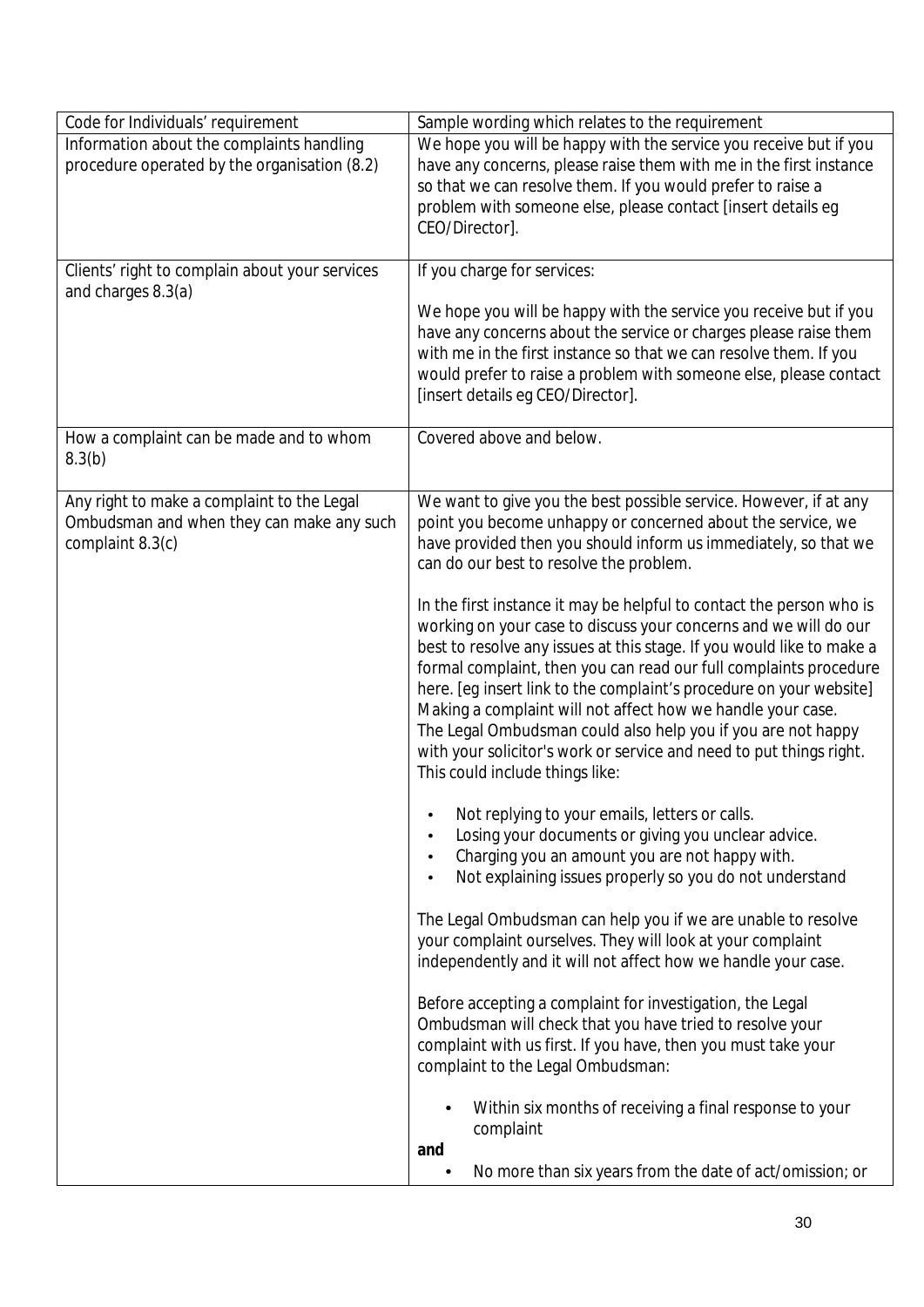|                                                                                                                                                                           | No more than three years from when you should<br>$\bullet$<br>reasonably have known there was cause for complaint.                                                                                                                                                                                                                                                                           |
|---------------------------------------------------------------------------------------------------------------------------------------------------------------------------|----------------------------------------------------------------------------------------------------------------------------------------------------------------------------------------------------------------------------------------------------------------------------------------------------------------------------------------------------------------------------------------------|
|                                                                                                                                                                           | If you would like more information about the Legal Ombudsman,<br>please contact them. Contact details:                                                                                                                                                                                                                                                                                       |
|                                                                                                                                                                           | Visit: www.legalombudsman.org.uk<br>Call: 0300 555 0333 between 9.00 - 17.00.<br>Email enquiries@legalombudsman.org.uk<br>Legal Ombudsman PO Box 6806, Wolverhampton, WV1 9WJ                                                                                                                                                                                                                |
| Explanation of which activities will be carried<br>out by you, as an authorised person<br>8.10(a)                                                                         | I am a solicitor and so authorised to practise and regulated by the<br>Solicitors Regulation Authority (SRA). I will be advising<br>you/conducting your case.<br>or                                                                                                                                                                                                                          |
|                                                                                                                                                                           | I am a caseworker. My work will be supervised by [insert name]<br>who is a solicitor and so authorised to practice and regulated by<br>the Solicitors Regulation Authority (SRA).                                                                                                                                                                                                            |
| Explaining which services are regulated by an<br>approved regulator 8.10(b)                                                                                               | You may have been provided with advice and/or casework by my<br>colleagues. There are systems in place to check the quality of their<br>work.                                                                                                                                                                                                                                                |
|                                                                                                                                                                           | Your problem/case has now been passed to me/my team and the<br>work as set out in this letter will from now on be conducted and/or<br>supervised by me as a solicitor authorised and regulated by the<br>SRA.                                                                                                                                                                                |
| Ensure clients understand the regulatory<br>protections available to them (5.6; 8.11):<br><b>Information about professional</b><br>$\bullet$<br>indemnity insurance cover | We have professional indemnity insurance cover to the level of<br>fxx. Our insurers are [insert details].                                                                                                                                                                                                                                                                                    |
| Right to complain to the SRA                                                                                                                                              | The Solicitors Regulation Authority could also help you if you are<br>concerned about our behaviour. This could be for things like<br>dishonesty, taking or losing your money or treating you unfairly<br>because of your age, a disability or other characteristic.<br>You can raise your concerns with the Solicitors Regulation<br>Authority via the website or by calling 0370 606 2555. |
| Right to complain to the ICO                                                                                                                                              | If you are unhappy about the way we manage your personal<br>information you have a right to object to the Information<br>Commissioner, Wycliffe House, Water Lane, Wilmslow, Cheshire<br>SK9 5AF (Tel: 0303 123 1113). https://ico.org.uk/make-a-complaint/                                                                                                                                  |
| Right to use any other available<br>٠                                                                                                                                     | You may also be able to raise any complaint with [insert details of<br>any other available regulatory redress scheme].                                                                                                                                                                                                                                                                       |
| regulatory redress scheme (eg OISC,<br>FCA)                                                                                                                               | If you have a complaint about our charges you may also have the<br>right to object to the bill by applying to the court for an assessment                                                                                                                                                                                                                                                    |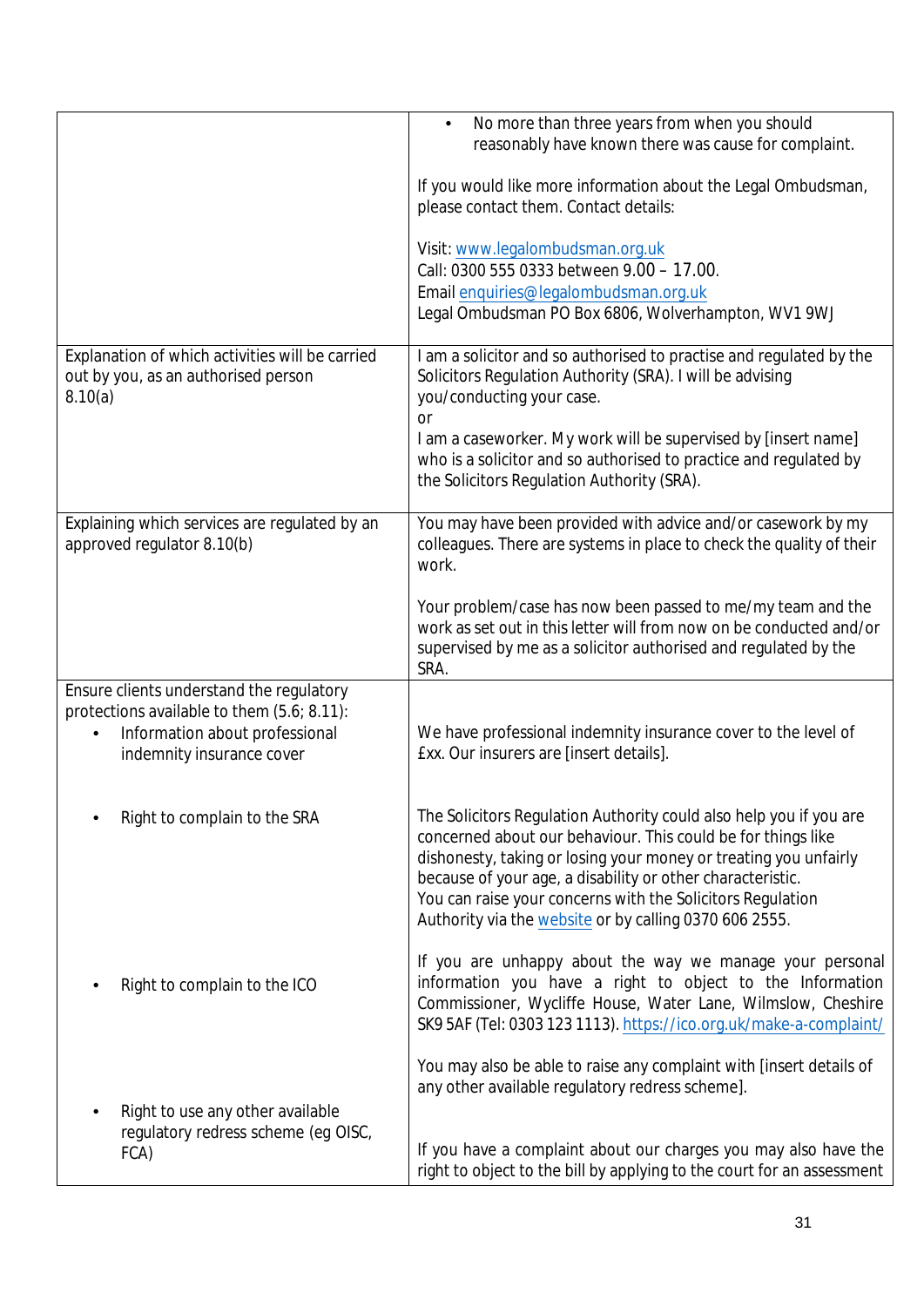| Right to object to a bill under Part III of $\parallel$ of the bill under Part III of the Solicitors Act 1974 (although there $\parallel$ |
|-------------------------------------------------------------------------------------------------------------------------------------------|
| the Solicitors Act 1974 where applicable   may be circumstances where you may be liable for costs in the event                            |
| that any such application is unsuccessful).                                                                                               |

#### **Pro bono service**

The examples below could be used by a pro bono service. There are many different models which are used to deliver pro bono services. Some pro bono services provide one-off advice through a rota of qualified lawyers or students, others provide on-going casework through a named solicitor.

Elements of the Code are shown on the left and sample wording on the right. You will need to ensure that you have text in your client care letters which meets all the requirements, whether you decide to use these examples or prefer to use your own wording.

The examples below will need to be adapted to reflect your situation. See also section 8 above for more information about pro bono.

| Code for Individuals' requirement                                                                                     | Sample wording which relates to the requirement                                                                                                                                                                                                                                                                                                                                                                                                                                                                                                                                                       |
|-----------------------------------------------------------------------------------------------------------------------|-------------------------------------------------------------------------------------------------------------------------------------------------------------------------------------------------------------------------------------------------------------------------------------------------------------------------------------------------------------------------------------------------------------------------------------------------------------------------------------------------------------------------------------------------------------------------------------------------------|
| Information about the complaints handling                                                                             | We hope you will be happy with the service you receive but if you                                                                                                                                                                                                                                                                                                                                                                                                                                                                                                                                     |
| procedure operated by the organisation (8.2)                                                                          | have any concerns, please raise them with [insert details].                                                                                                                                                                                                                                                                                                                                                                                                                                                                                                                                           |
| Clients' right to complain about your services<br>and charges 8.3(a)                                                  | See above re complaints about services.                                                                                                                                                                                                                                                                                                                                                                                                                                                                                                                                                               |
| How a complaint can be made and to whom<br>8.3(b)                                                                     | Covered above.                                                                                                                                                                                                                                                                                                                                                                                                                                                                                                                                                                                        |
| Any right to make a complaint to the Legal<br>Ombudsman and when they can make any such<br>complaint 8.3 <sup>©</sup> | We want to give you the best possible service. However, if at any<br>point you become unhappy or concerned about the service, we<br>have provided then you should inform us immediately, so that we<br>can do our best to resolve the problem.                                                                                                                                                                                                                                                                                                                                                        |
|                                                                                                                       | In the first instance it may be helpful to contact the person who is<br>working on your case to discuss your concerns and we will do our<br>best to resolve any issues at this stage. If you would like to make a<br>formal complaint, then you can read our full complaints procedure<br>here. [eg insert link to the complaints procedure on your website]<br>Making a complaint will not affect how we handle your case.<br>The Legal Ombudsman could also help you if you are not happy<br>with your solicitor's work or service and need to put things right.<br>This could include things like: |
|                                                                                                                       | Not replying to your emails, letters or calls.<br>$\bullet$<br>Losing your documents or giving you unclear advice.<br>$\bullet$<br>Charging you an amount you are not happy with.<br>Not explaining issues properly so you do not understand                                                                                                                                                                                                                                                                                                                                                          |
|                                                                                                                       | The Legal Ombudsman can help you if we are unable to resolve<br>your complaint ourselves. They will look at your complaint<br>independently and it will not affect how we handle your case.                                                                                                                                                                                                                                                                                                                                                                                                           |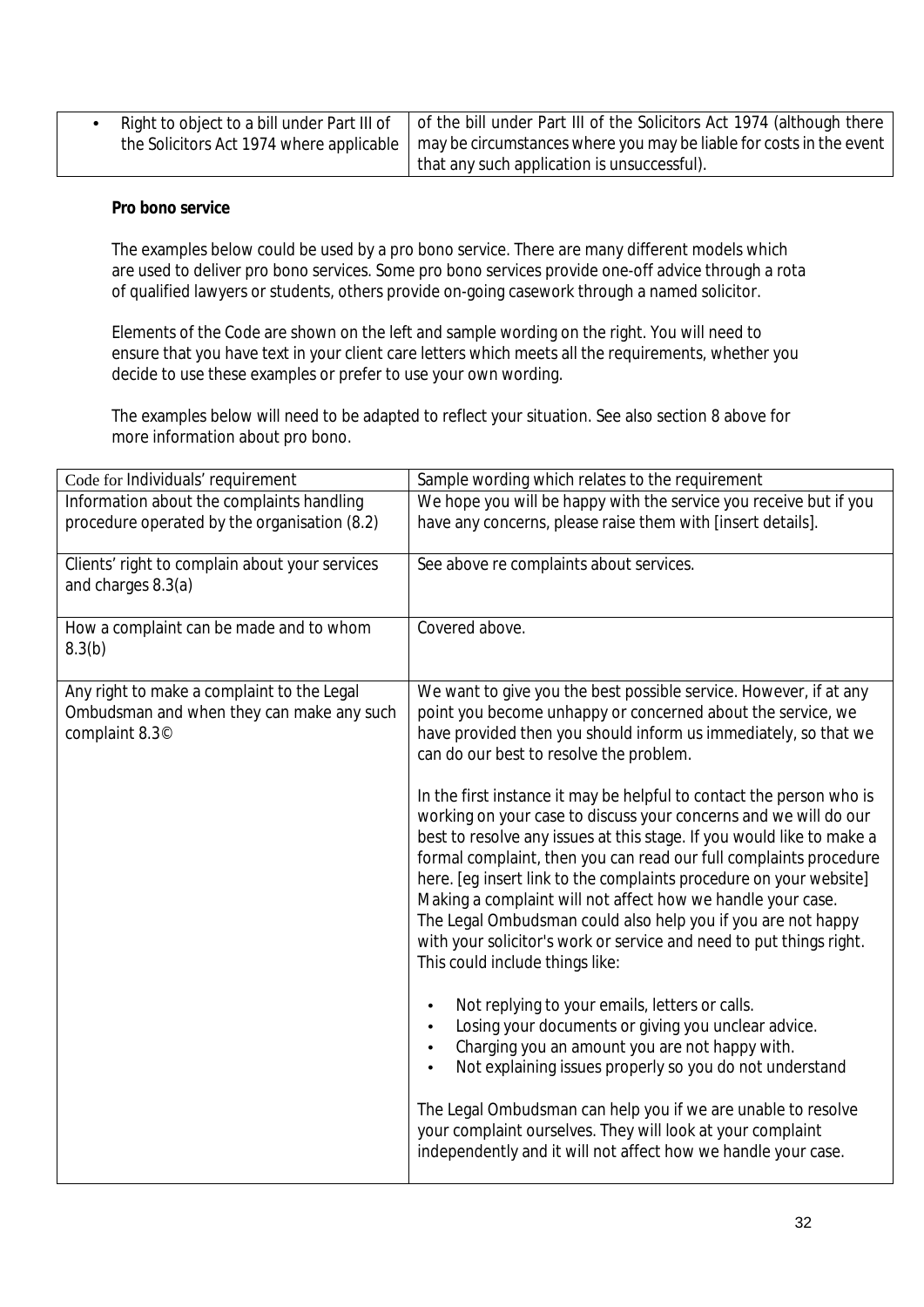|                                                                                                                                                                                                           | Before accepting a complaint for investigation, the Legal<br>Ombudsman will check that you have tried to resolve your<br>complaint with us first. If you have, then you must take your<br>complaint to the Legal Ombudsman:<br>Within six months of receiving a final response to your<br>complaint<br>and<br>No more than six years from the date of act/omission; or<br>No more than three years from when you should<br>reasonably have known there was cause for complaint.                                       |
|-----------------------------------------------------------------------------------------------------------------------------------------------------------------------------------------------------------|-----------------------------------------------------------------------------------------------------------------------------------------------------------------------------------------------------------------------------------------------------------------------------------------------------------------------------------------------------------------------------------------------------------------------------------------------------------------------------------------------------------------------|
|                                                                                                                                                                                                           | If you would like more information about the Legal Ombudsman,<br>please contact them. Contact details:                                                                                                                                                                                                                                                                                                                                                                                                                |
|                                                                                                                                                                                                           | Visit: www.legalombudsman.org.uk<br>Tel: 0300 555 0333 between 9.00 - 17.00.<br>Email enquiries@legalombudsman.org.uk<br>Legal Ombudsman PO Box 6806, Wolverhampton, WV1 9WJ                                                                                                                                                                                                                                                                                                                                          |
| Explanation of which activities will be carried<br>out by you, as an authorised person 8.10(a)                                                                                                            | You are being advised by a volunteer whose work will be<br>supervised by [insert name] who is a solicitor and so authorised to<br>practise and regulated by the Solicitors Regulation Authority (SRA).<br>or<br>I am a solicitor and so authorised to practise and regulated by the<br>Solicitors Regulation Authority (SRA). I will be advising<br>you/conducting your case.                                                                                                                                         |
| Explaining which services are regulated by an<br>approved regulator 8.10(b)                                                                                                                               | Covered above.                                                                                                                                                                                                                                                                                                                                                                                                                                                                                                        |
| Ensure clients understand the regulatory<br>protections available to them (5.6; 8.11):<br><b>Information about professional</b><br>indemnity insurance cover<br>Right to complain to the SRA<br>$\bullet$ | There is professional indemnity insurance cover in place to the<br>level of £xx. Our insurers are [insert details].<br>The Solicitors Regulation Authority could also help you if you are<br>concerned about our behaviour. This could be for things like<br>dishonesty, taking or losing your money or treating you unfairly<br>because of your age, a disability or other characteristic.<br>You can raise your concerns with the Solicitors Regulation<br>Authority via their website or by calling 0370 606 2555. |
| Right to complain to the ICO                                                                                                                                                                              | If you are unhappy about the way we manage your personal<br>information you have a right to object to the Information<br>Commissioner, Wycliffe House, Water Lane, Wilmslow, Cheshire<br>SK9 5AF (Tel: 0303 123 1113). https://ico.org.uk/make-a-complaint/                                                                                                                                                                                                                                                           |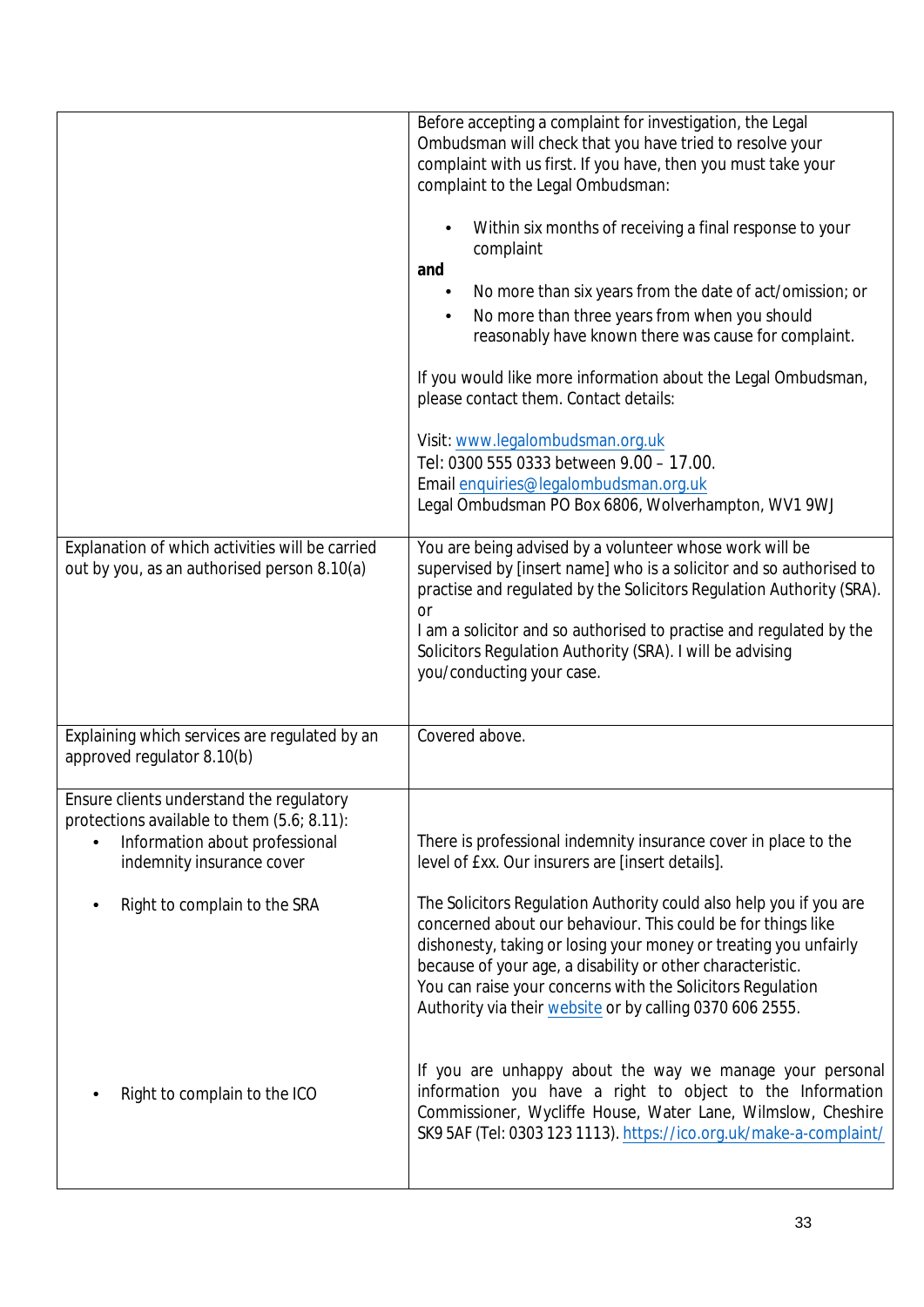|                                                                                 | You may also be able to raise any complaint with [insert details of |
|---------------------------------------------------------------------------------|---------------------------------------------------------------------|
| Right to use any other available<br>regulatory redress scheme (eg OISC,<br>FCA) | any other available regulatory redress scheme].                     |